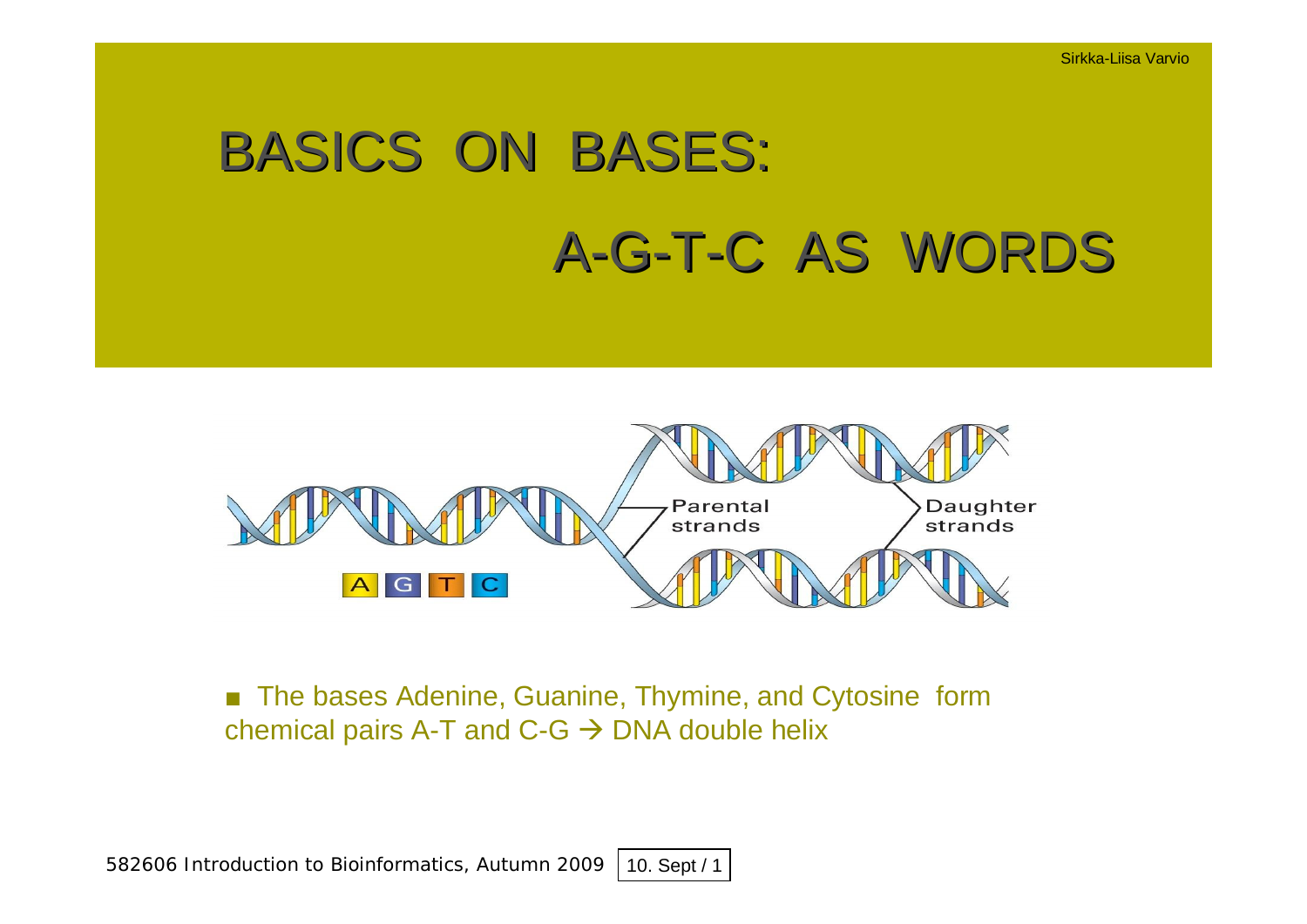**This lecture approaches the DNA-world by considering** *words***, short strings** of letters drawn from an alphabet, which in the case DNA is the set of letters A-G-T-C forming *k-words* or *k- tuples* (*k* is the word length).

- DNA sequences from different regions of a genome differ by their *k-tuple* content and different organisms differ as well.
- $\blacksquare$  We take a look at computational issues on words, how to count words and how words can be located along a string.
- Word distribution description includes probabilistic modelling.
- $\blacksquare$  Some statistics used to describe word frequencies.
- Next week lectures:
	- The biological perspective on DNA-world and A-G-T-C.
	- $\blacksquare$  Flow of biological information, DNA, RNA, proteins
- Next week also Biology for methodological scientists: The reading group in Meilahti campus starts (Wednesday, see the calendar and course list).
- In the the *wet-lab* biology course, Measurement techniques, you extract DNA from yourselves in Wednesday 23. September.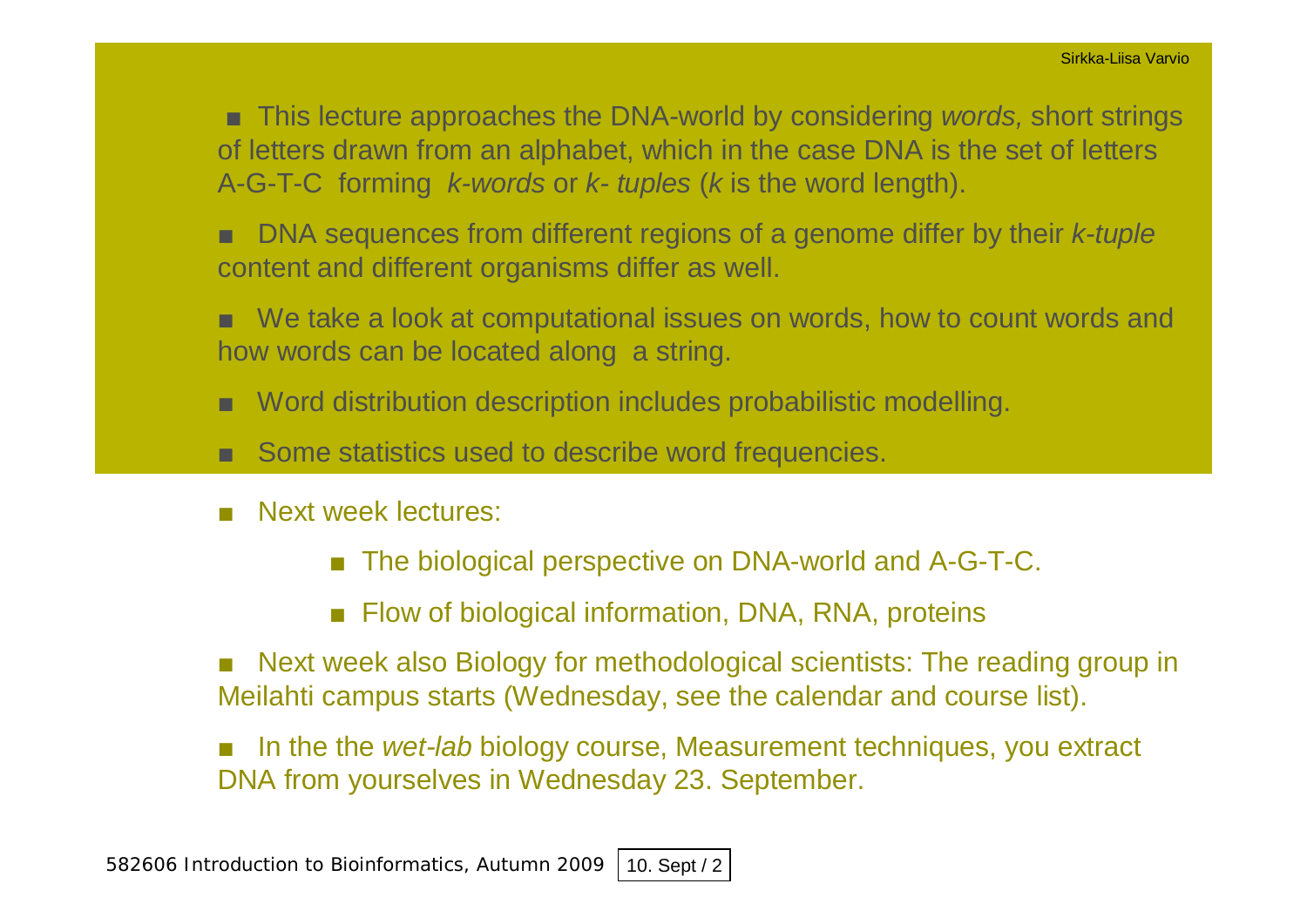# **A cell of an organism contains DNA-molecules, organized into chromosomes**

| Organism                         | #base pairs          | #chromosomes |
|----------------------------------|----------------------|--------------|
| Escherichia coli (bacterium)     | 4x10 <sup>6</sup>    | 1            |
| Saccharomyces cerevisiae (yeast) | 1.35x10 <sup>7</sup> | 17           |
| Drosophila melanogaster (insect) | 1.65x10 <sup>8</sup> | 4            |
| Homo sapiens (human)             | 2.9x10 <sup>9</sup>  | 23           |
| Zea mays (corn / maize)          | 5.0x109              | 10           |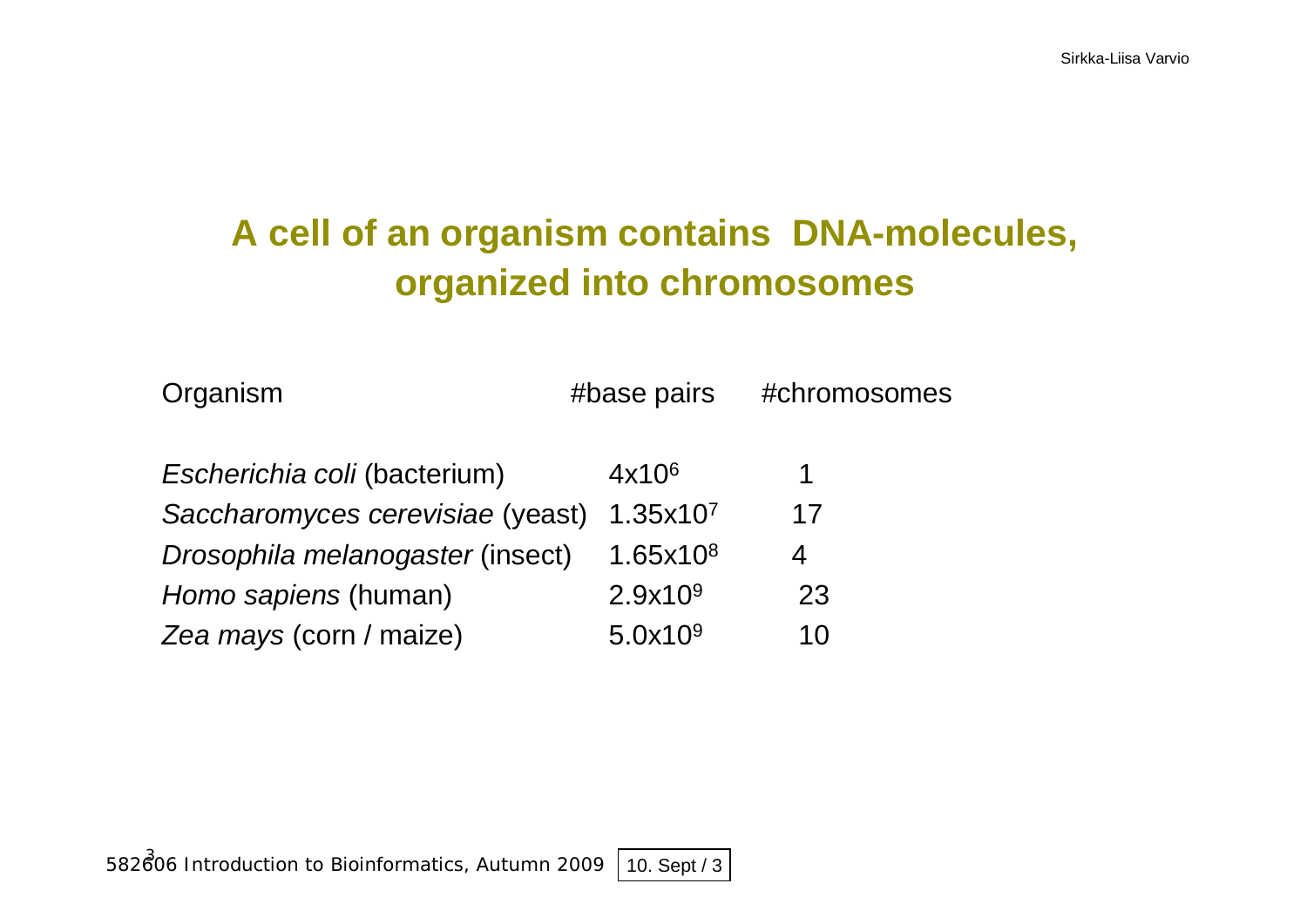# **DNA codes for proteins**

- The DNA-code A-G-T-C through RNA-code, A-G-U-C, codes for 20 different amino acids.
- Trinucleotides (triplets) allow  $4^3$  = 64 possible trinucleotides.
- Triplets are also called *codons.*

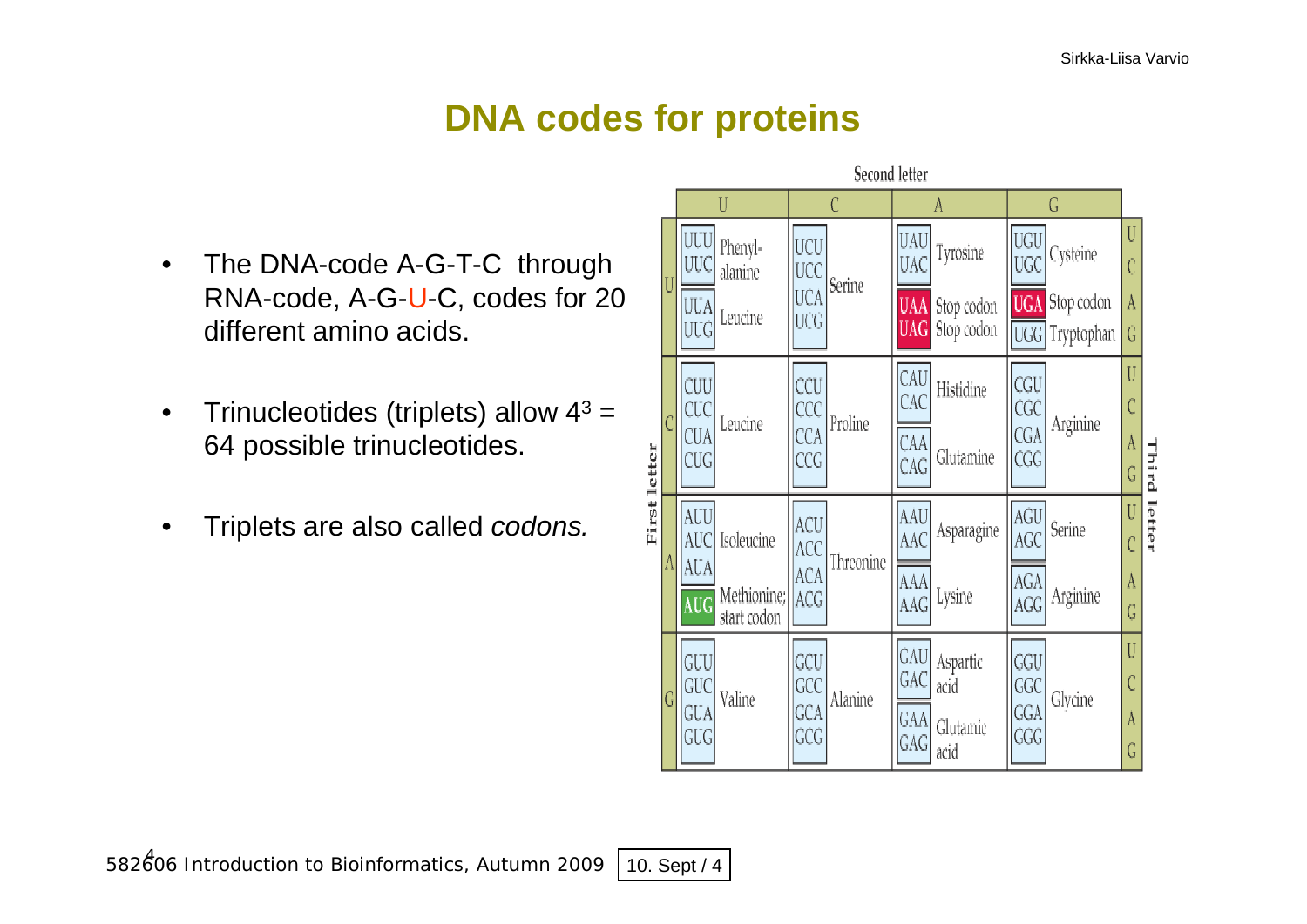# **DNA makes new copies of itself, replicates**

- In this process, mistakes can occur.
- The cell repair machinery may, or may not, correct the mistakes.
- Mistakes can be moved on as mutations.
- This in one (simple) mechanism that generates differences to DNAdifferences between organisms.
- This is can be considered as *a string manipulation issue*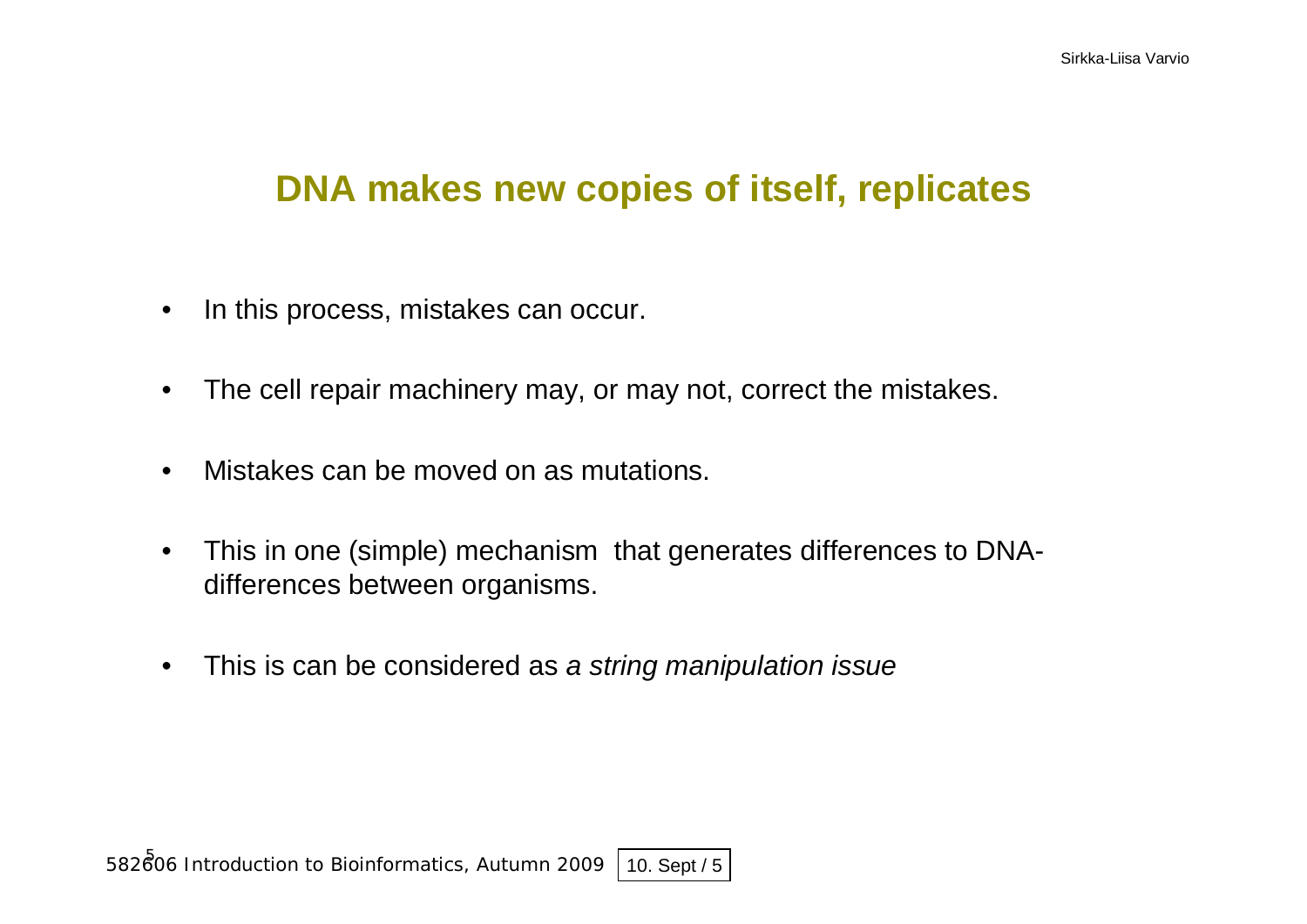# **Biological string manipulation**

- One type of a mutation is *deletion*: removal of one or more contiguous bases (substring)
	- …TT**GA**TCA… => …TTTCA…
- Another type is and *insertion*: insertion of a substring – …GGCTAG… => …GG**TCAAC**TAG…
- Point mutation: substitution of a base
	- …ACG**G**CT… => …ACG**C**CT…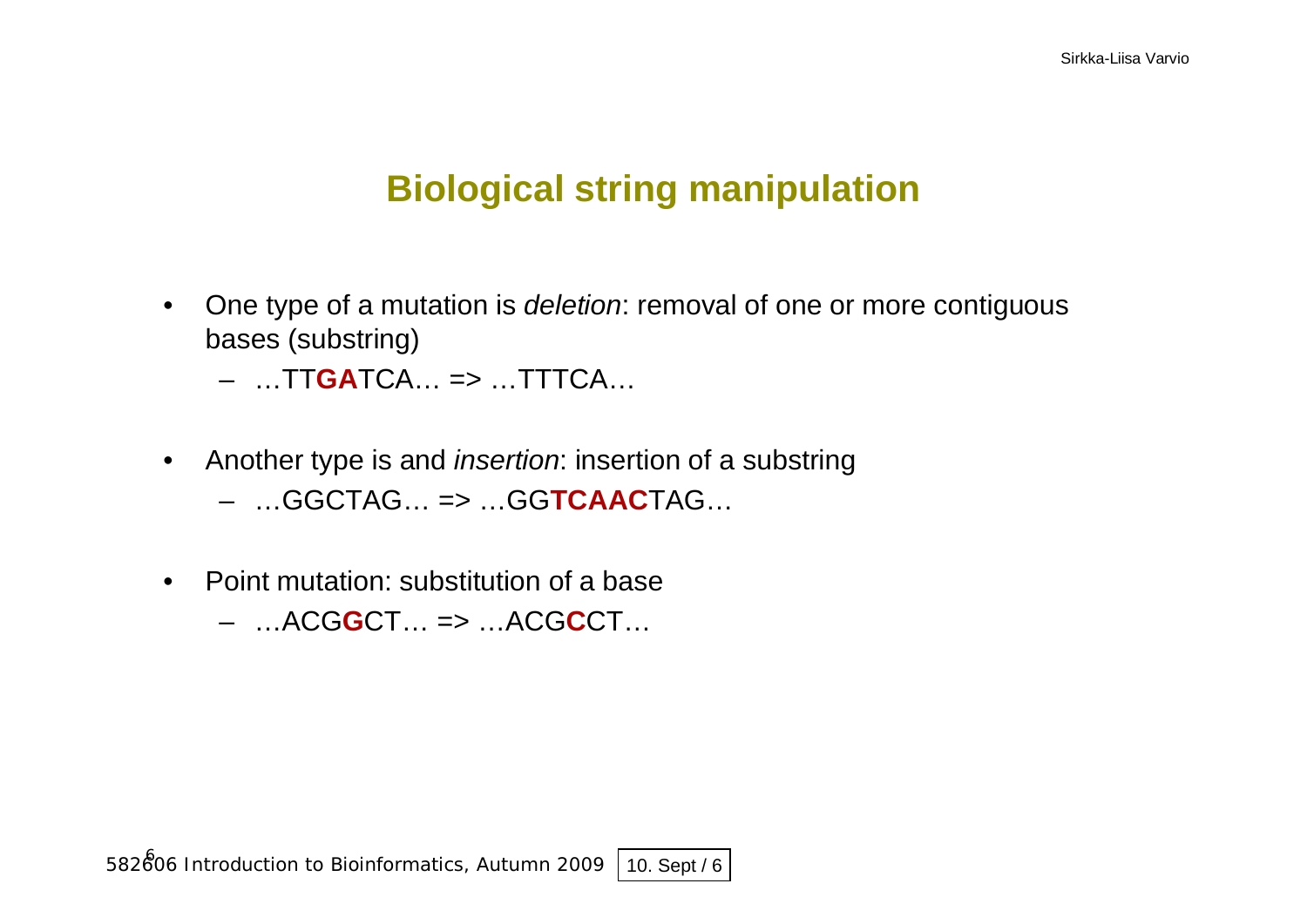#### **Given a DNA sequence, we might ask a number of questions**

582606 Introduction to Bioinformatics, Autumn 2009 10. Sept / 7 1 atgagccaag ttccgaacaa ggattcgcgg ggaggataga tcagcgcccg agaggggtga 61 gtcggtaaag agcattggaa cgtcggagat acaactccca agaaggaaaa aagagaaagc 121 aagaagcgga tgaatttccc cataacgcca gtgaaactct aggaagggga aagagggaag 1/h at gaaraga grafishag chyoriat hagaggay to gaggarana thagggaan 241 actccggccc gaagggttga gagtacccca gagggaggaa gccacacgga gtagaacaga 301 gaaatcacct ccagaggacc ccttcagcga acagagagcg catcgcgaga gggagtagac 361 catagcgata ggaggggatg ctaggagttg ggggagaccg aagcgaggag gaaagcaaag 421 agagcagcgg ggctagcagg tgggtgttcc gccccccgag aggggacgag tgaggcttat 481 cccggggaac tcgacttatc gtccccacat agcagactcc cggaccccct ttcaaagtga 541 ccgagggggg tgactttgaa cattggggac cagtggagcc atgggatgct cctcccgatt hat sort of organism did this sequence come from?¤tgcaggg 661 tccgcgttcc atcctttctt acctgatggc cggcatggtc ccagcctcct cgctggcgcc 721 ggctgggcaa cattccgagg ggaccgtccc ctcggtaatg gcgaatggga cccacaaatc 781 tctctagctt cccagagaga agcgagagaa aagtggctct cccttagcca tccgagtgga 841 cgtgcgtcct ccttcggatg cccaggtcgg accgcgagga ggtggagatg ccatgccgac 901 ccgaagagga aagaaggacg cgagacgcaa acctgcgagt ggaaacccgc tttattcact 961 ggggtcgaca actc**Does the description of this sequence differ from** 1021 atccctggct tccc**thetdeseription of other DNA initial organ** 1081 ctccttgcat gctggggacg aagccgcccc cgggcgctcc cctcgttcca ccttcgaggg 1141 ggttcacacc cccaacctgc gggccggcta ttcttctttc ccttctctcg tcttcctcgg 1201 tcaacctcct aagttcctct tcctcctcct tgctgaggtt ctttcccccc gccgatagct 1261 gctttctctt gttctcgagg gccttccttc gtcggtgatc ctgcctctcc ttgtcggtga 1321 atcctcccct ggaaggcctc ttcctaggtc cggagtctac ttccatctgg tccgttcggg What sort of sequence is this? What doestit do? a attectttga 1441 tgtttcccag ccagggatgt tcatcctcaa gtttcttgat tttcttctta accttccgga 1501 ggtctctctc gagttcctct aacttctttc ttccgctcac ccactgctcg agaacctctt 1561 ctctcccccc gcggtttttc cttccttcgg gccggctcat cttcgactag aggcgacggt 1621 cctcagtact cttactcttt tctgtaaaga ggagactgct ggccctgtcg cccaagttcg *What sort of statistics should be used to describe the sequence? What sort of organism did this sequence come from? the description of other DNA in the organism?*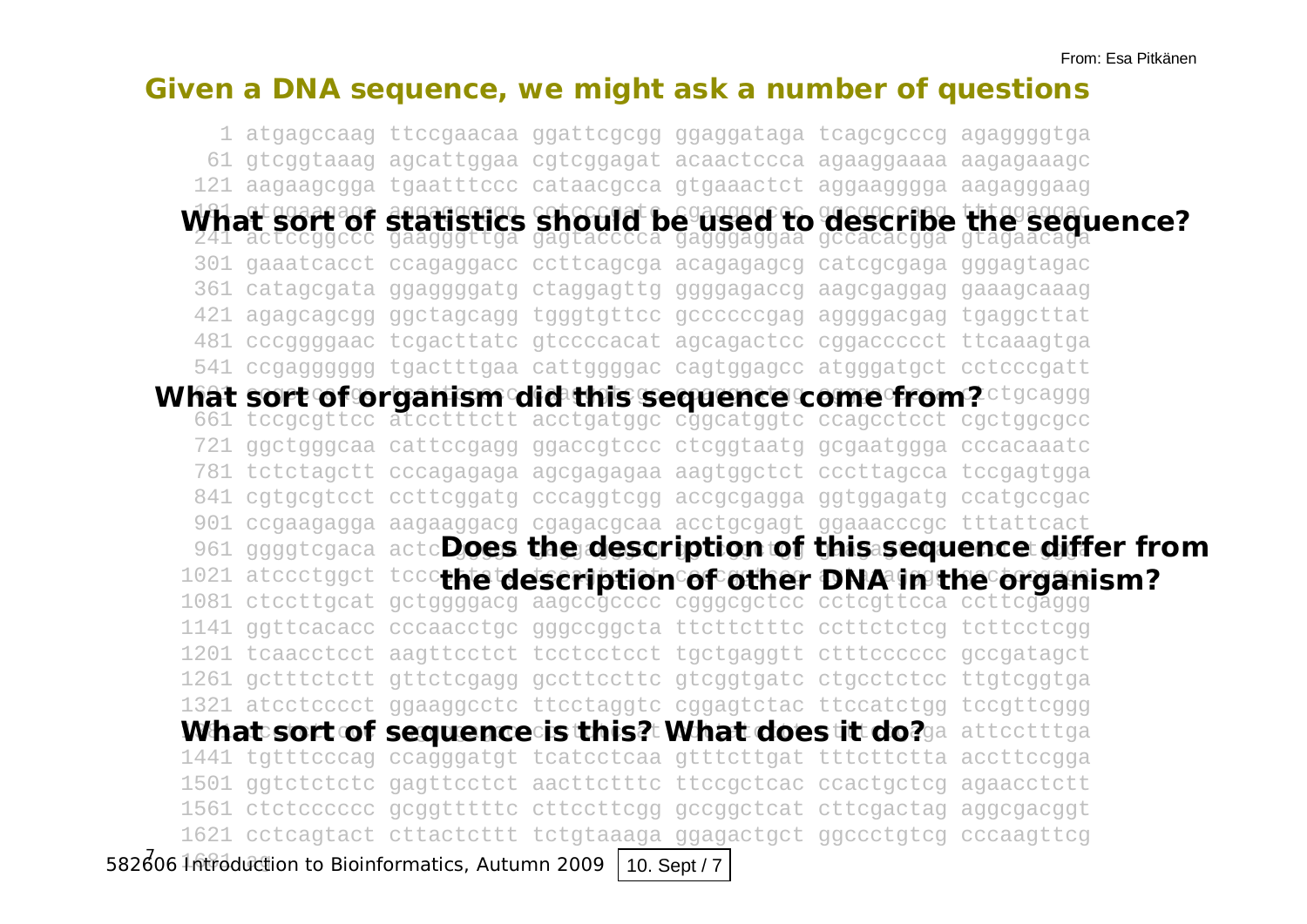# **Biological words**

- We can try to answer questions like these by considering the *words* in a sequence
- A *k*-word (or a *k-tuple*) is a string of length *k* drawn from some alphabet
- A DNA k-word is a string of length k that consists of letters A, C, G, T
	- 1-words: individual nucleotides (bases)
	- 2-words: dinucleotides (AA, AC, AG, AT, CA, ...)
	- 3-words: codons (AAA, AAC, …)
	- 4-words and beyond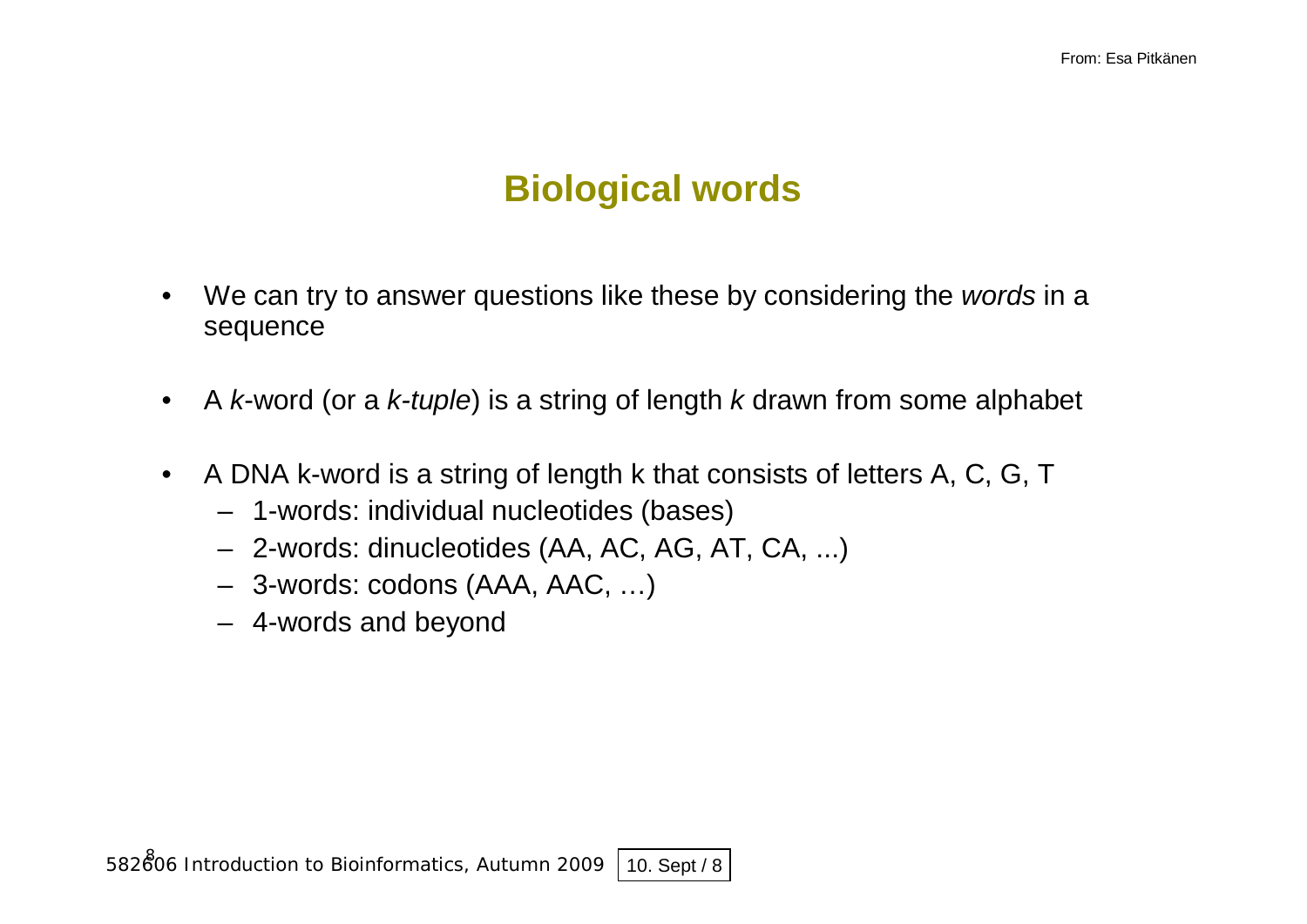# **1-words: base composition**

• Typically DNA exists as *duplex* molecule (two complementary strands)



 $fr(G + C) = 20/36$ ,  $fr(A + T) = 1 - fr(G + C) = 16/36$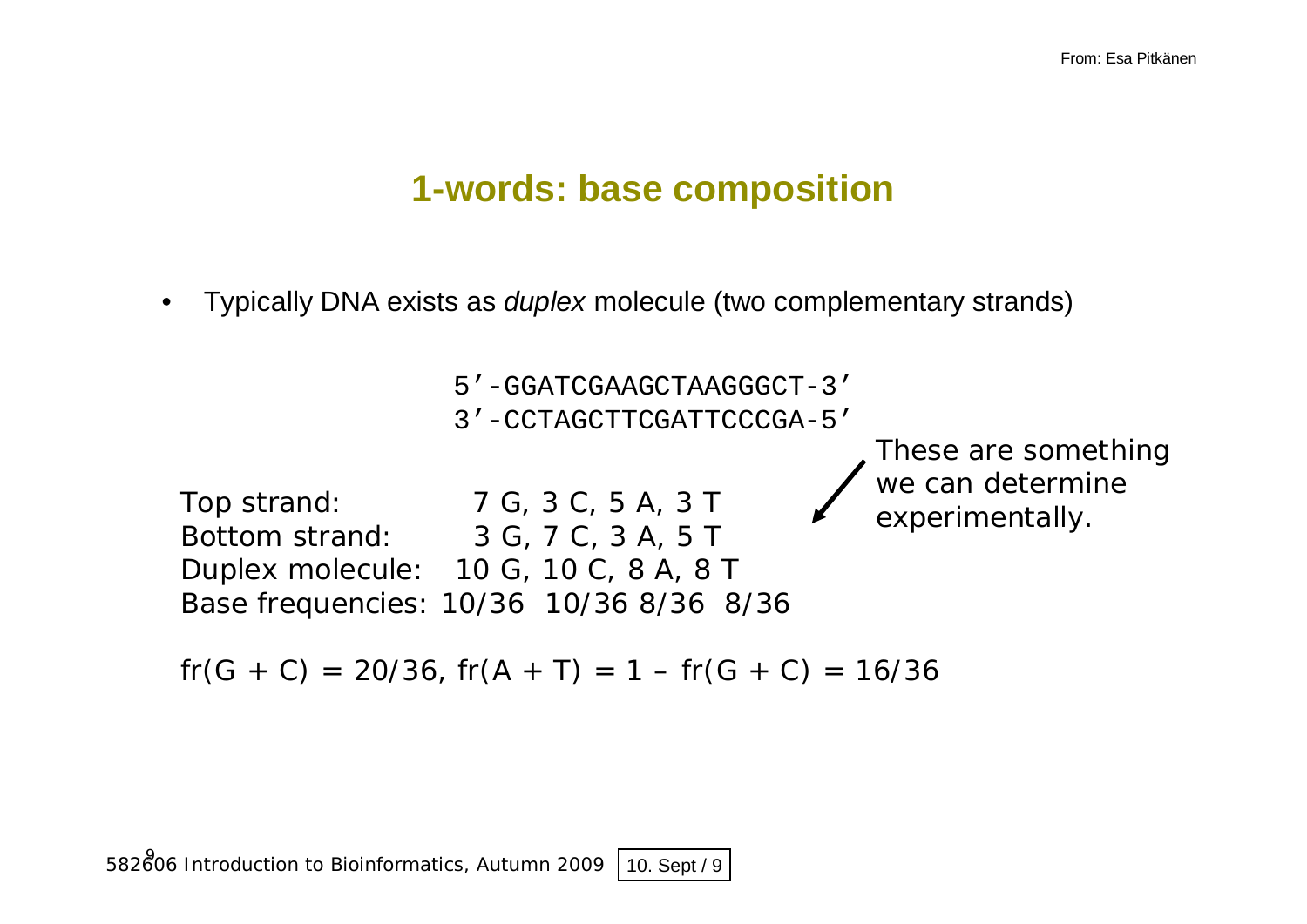# **G+C content**

- fr(G + C), or *G+C content* is a simple statistics for describing genomes
- Notice that one value is enough characterise  $fr(A)$ ,  $fr(C)$ ,  $fr(G)$  and  $fr(T)$  for duplex DNA
- Is G+C content (= base composition) able to tell the difference between genomes of different organisms?
	- Simple computational experiment, if we have the genome sequences under study (-> exercises)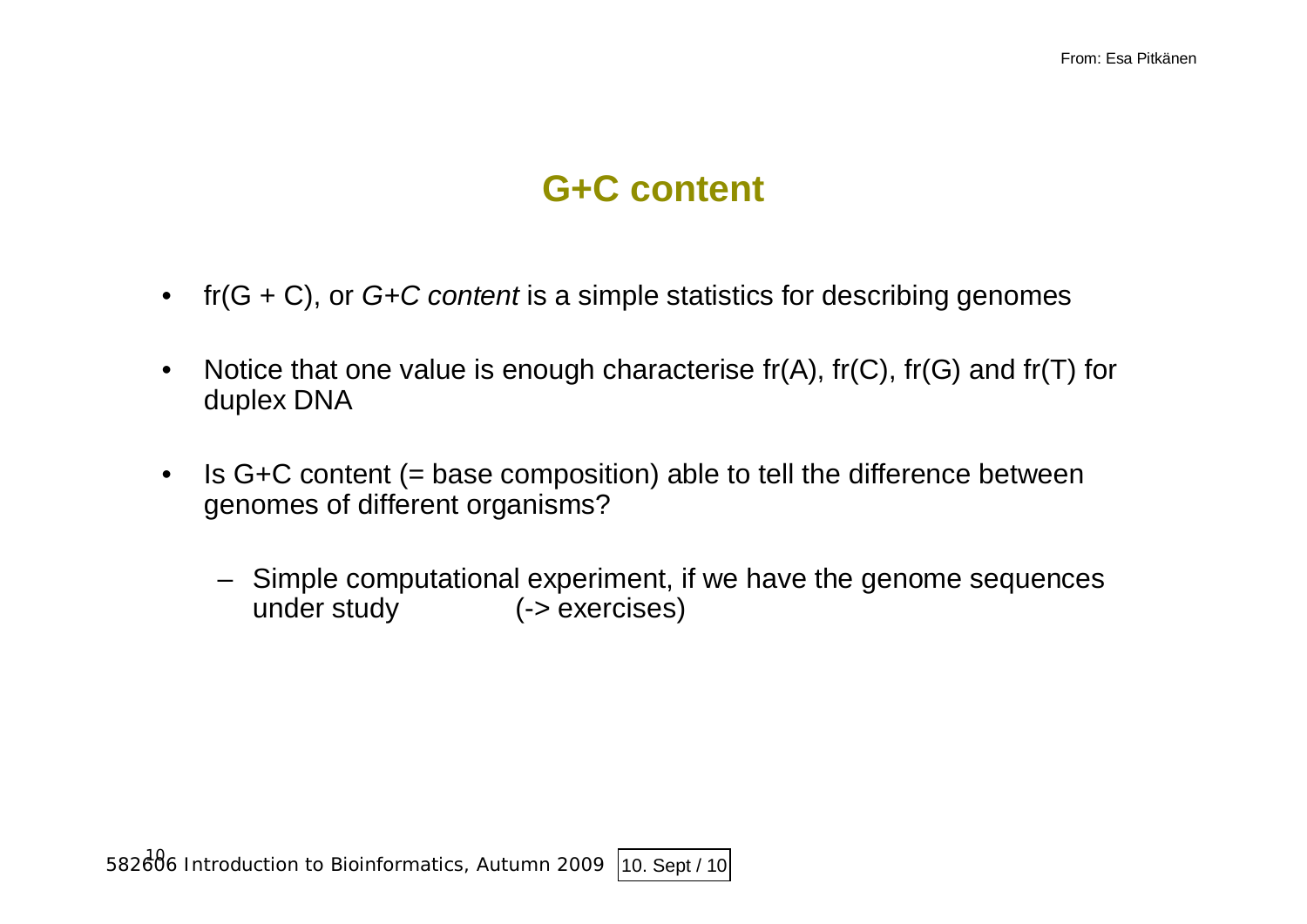# **G+C content for various organisms**

### Bacteria

|       | Mycoplasma genitalium       | 31.6% |
|-------|-----------------------------|-------|
|       | Escherichia coli K-12       | 50.7% |
|       | Pseudomonas aeruginosa PAO1 | 66.4% |
|       | Pyrococcus abyssi           | 44.6% |
|       | Thermoplasma volcanium      | 39.9% |
|       | worm                        |       |
|       | Caenorhabditis elegans      | 36%   |
| plant |                             |       |
|       | Arabidopsis thaliana        | 35%   |
|       | human                       |       |
|       | Homo sapiens                | 41%   |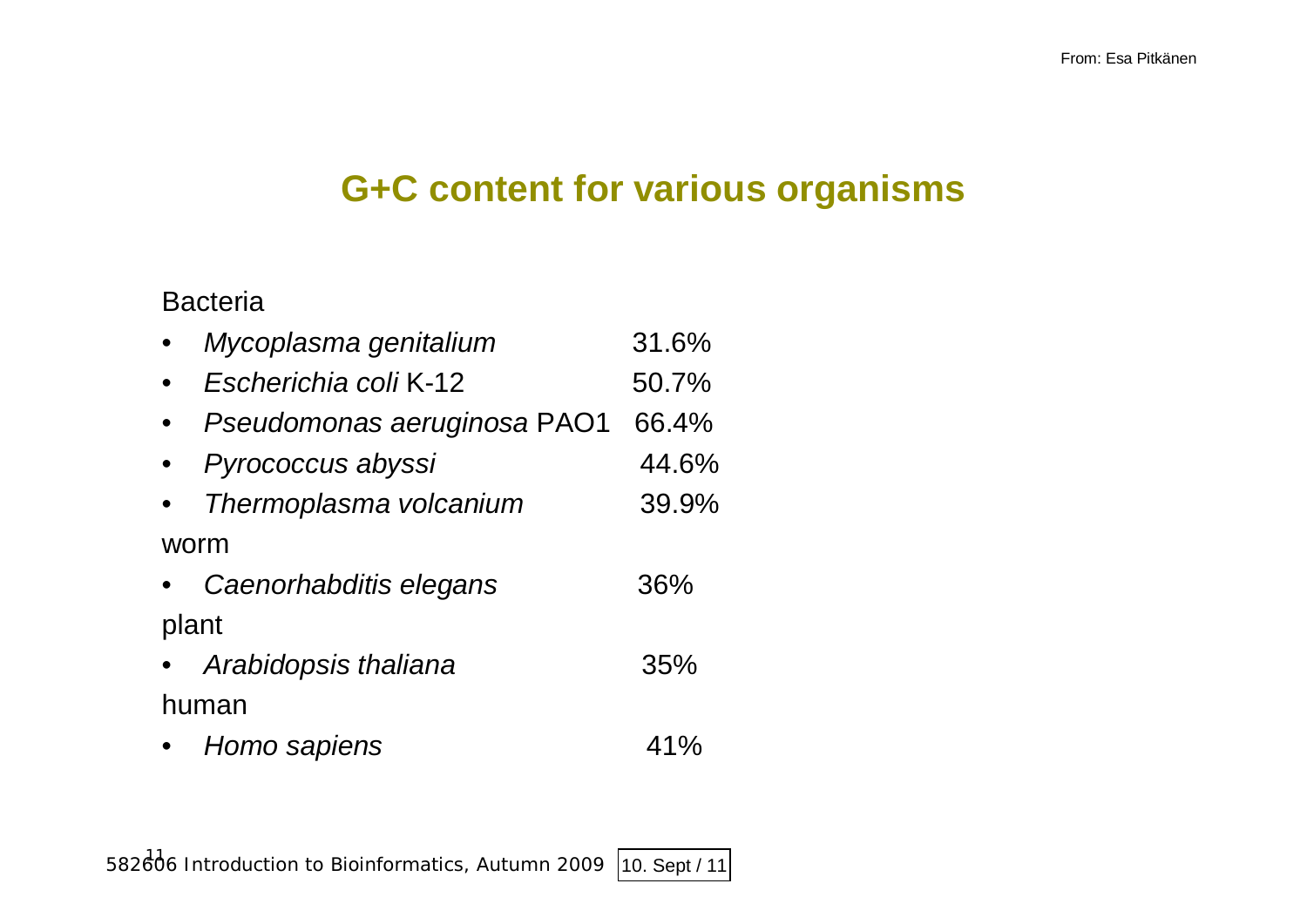# **Base frequencies in duplex molecules**

- Consider a DNA sequence generated randomly, with probability of each letter being independent of position in sequence
- You could expect to find a uniform distribution of bases in genomes...

5'-...GGATCGAAGCTAAGGGCT...-3'

3'-...CCTAGCTTCGATTCCCGA...-5'

• This is not, however, the case in genomes, especially in bacteria

– This phenomenon is called *GC skew*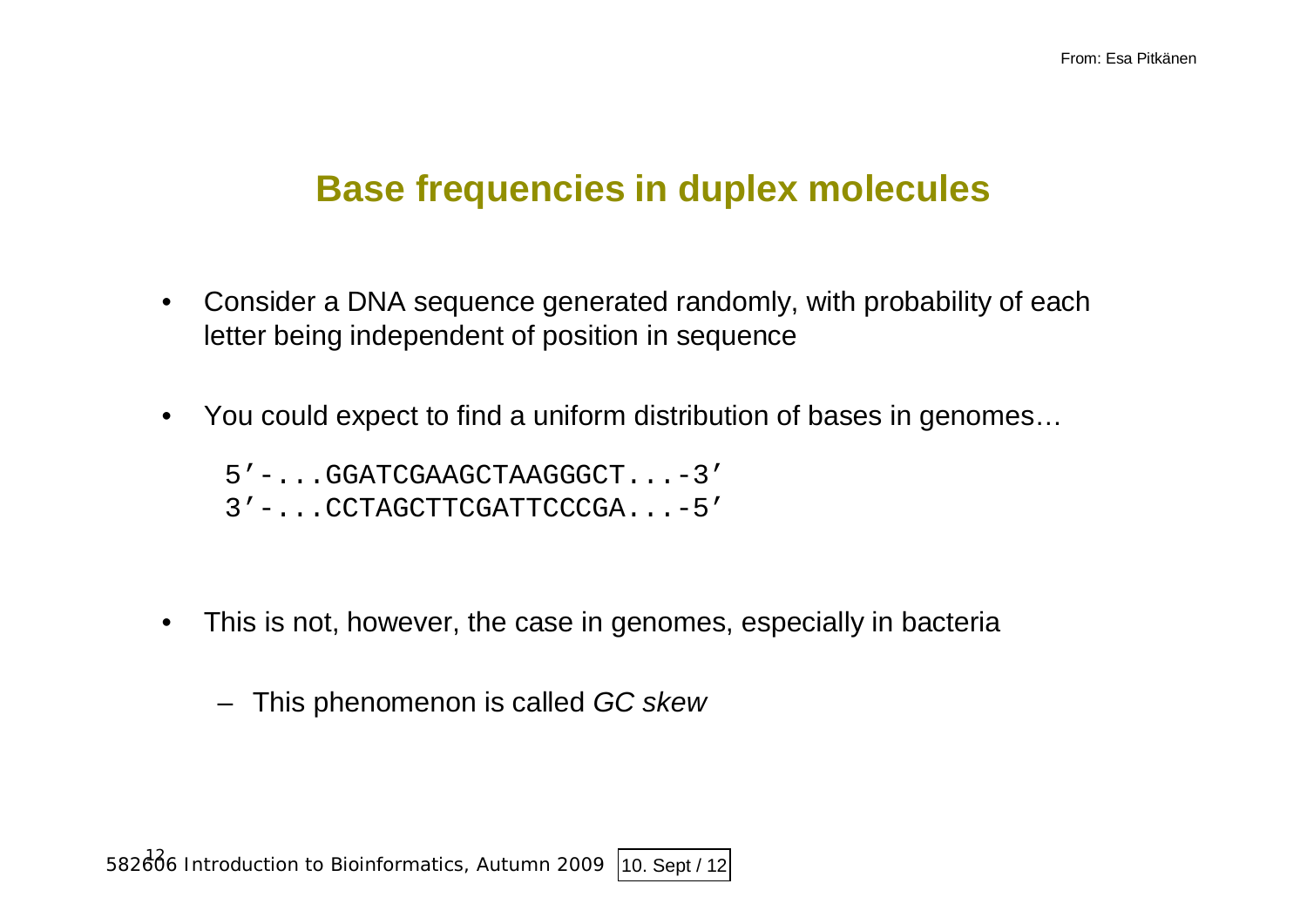# **DNA replication fork**

- When DNA is replicated, the molecule takes the *replication fork* form
- New complementary DNA is synthesised at both strands of the "fork"
- New strand in 5'-3' direction corresponding to replication fork movement is called *leading strand* and the other *lagging strand*
- This process has specific starting points in genome (*origins of replication)*
- Observation: Leading strands have an excess of G over C
- This can be described by *GC skew* statistics

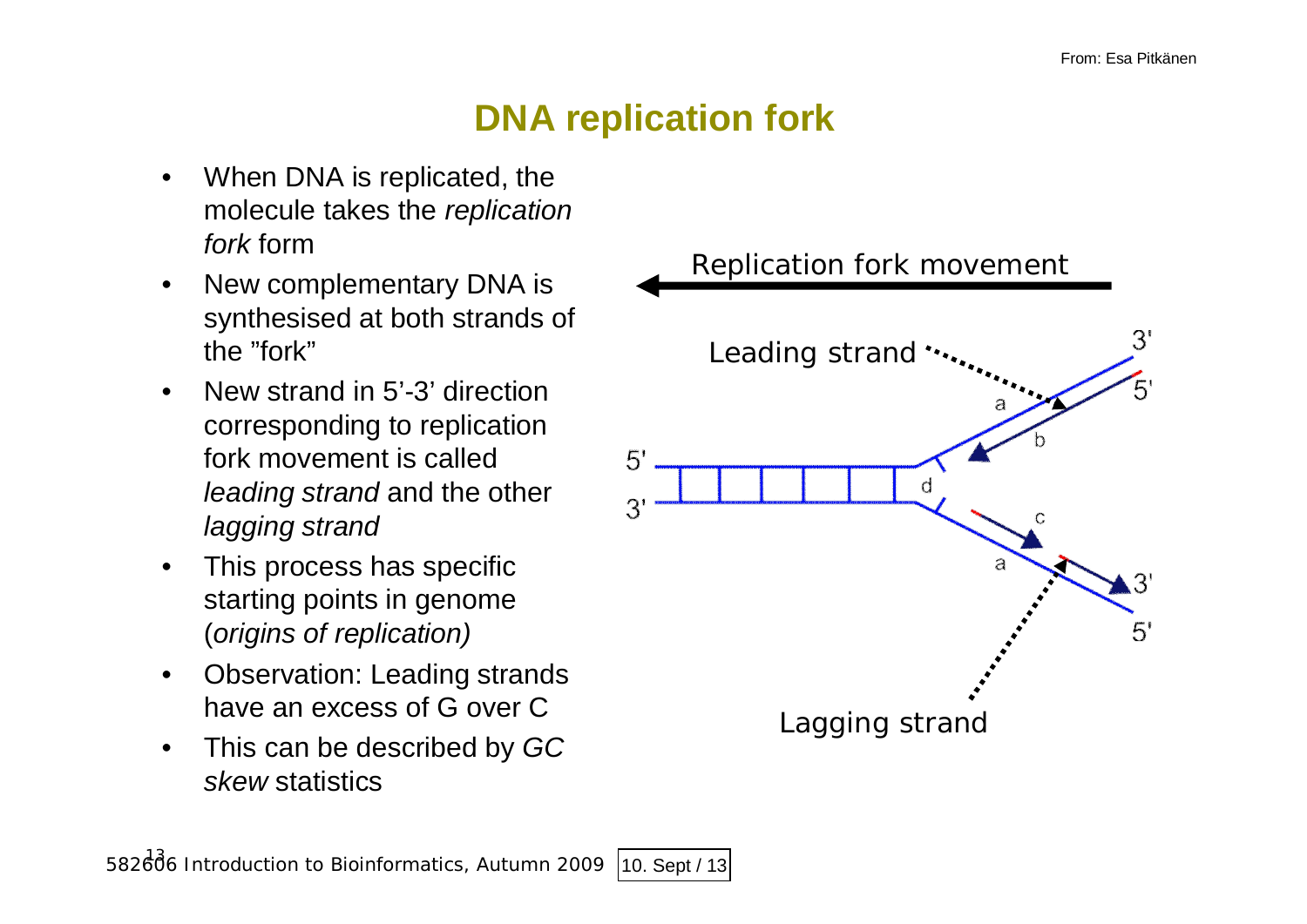### **GC skew**

- GC skew is defined as  $(\#G \#C) / (\#G + \#C)$
- It is calculated at successive positions in intervals (windows) of specific width

$$
5'-...GGATCGAAGCTAAGGGCT...-3'3'-...CCTAGCTTCGATTCCGA...-5'(4-2) / (4+2) = 1/3
$$
  
(3-2) / (3 + 2) = 1/5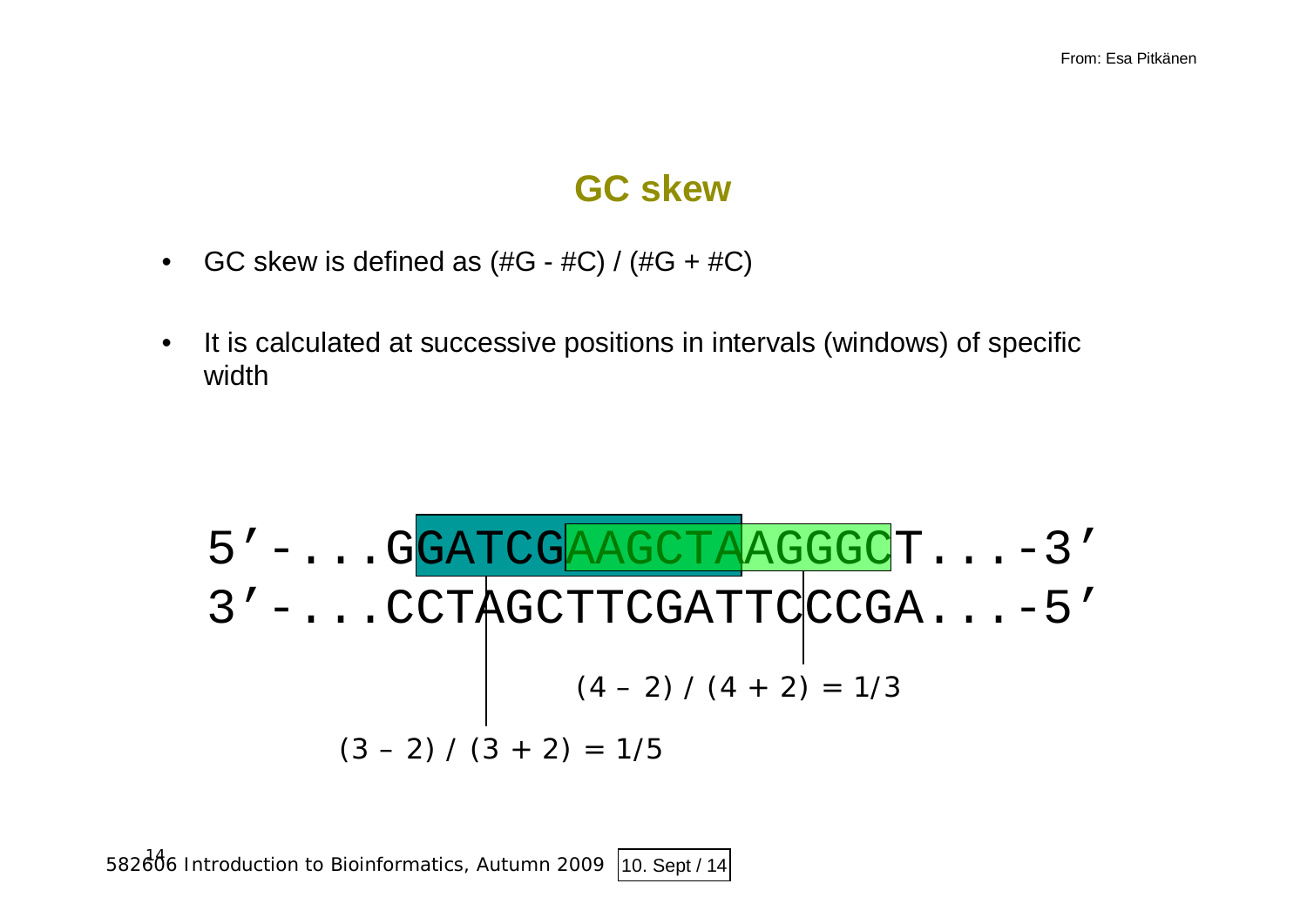# **G-C content & GC skew**

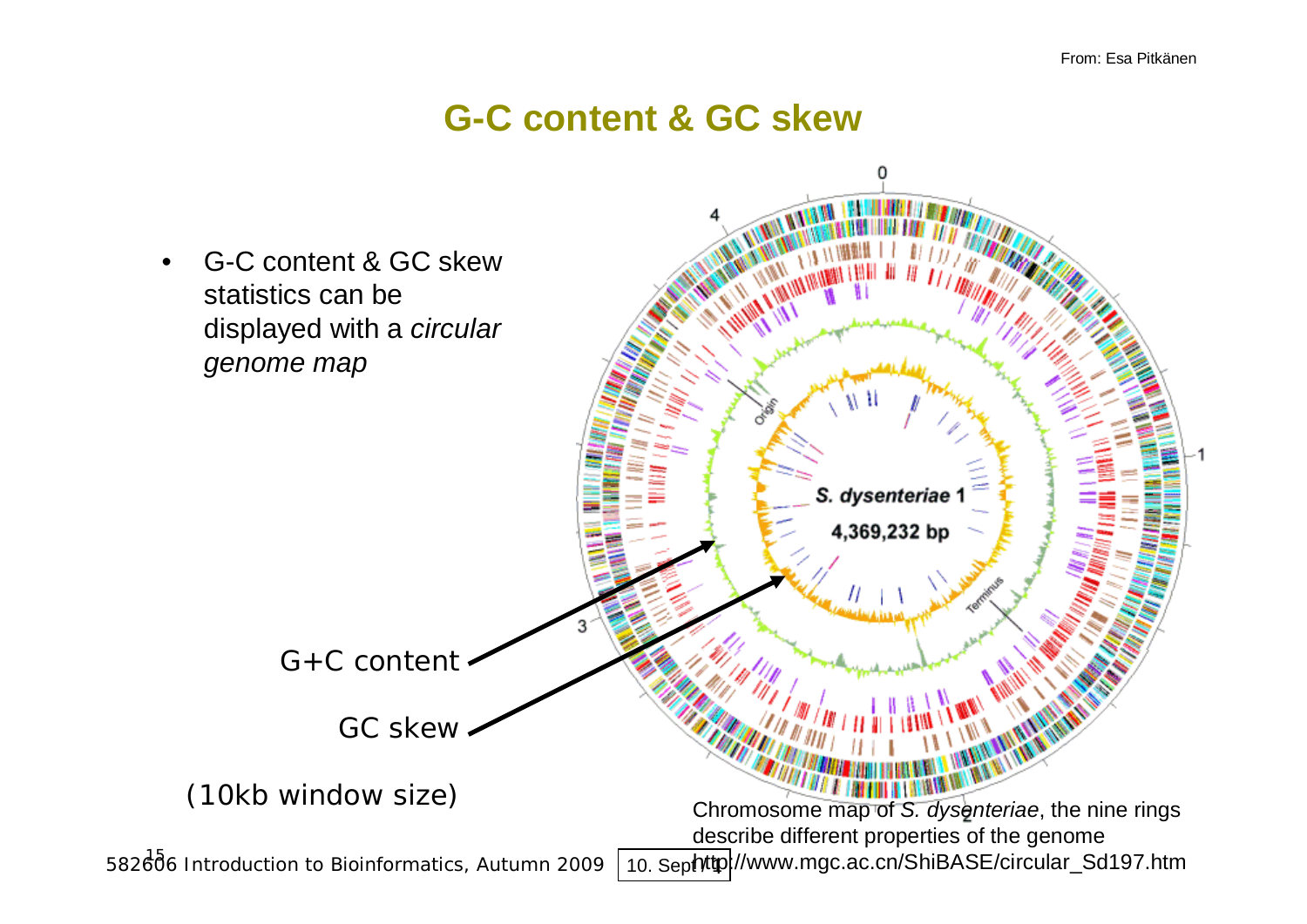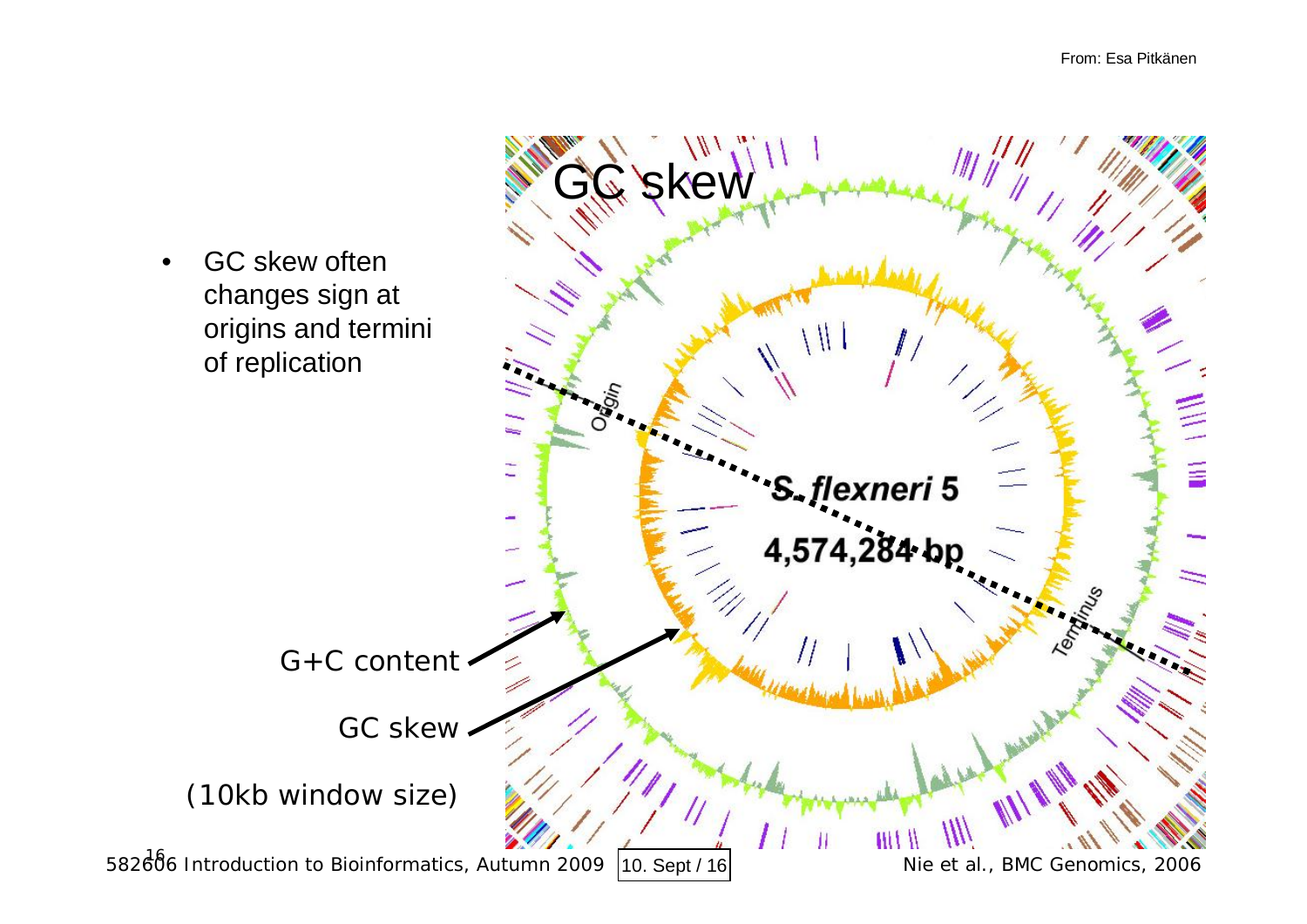# **2-words: dinucleotides**

- Let's consider a sequence  $\mathsf{L}_1,\mathsf{L}_2,...,\mathsf{L}_n$  where each letter  $\mathsf{L}_\mathsf{i}$  is drawn from the DNA alphabet {A, C, G, T}
- We have 16 possible dinucleotides  $I_iI_{i+1}$ : AA, AC, AG, ..., TG, TT.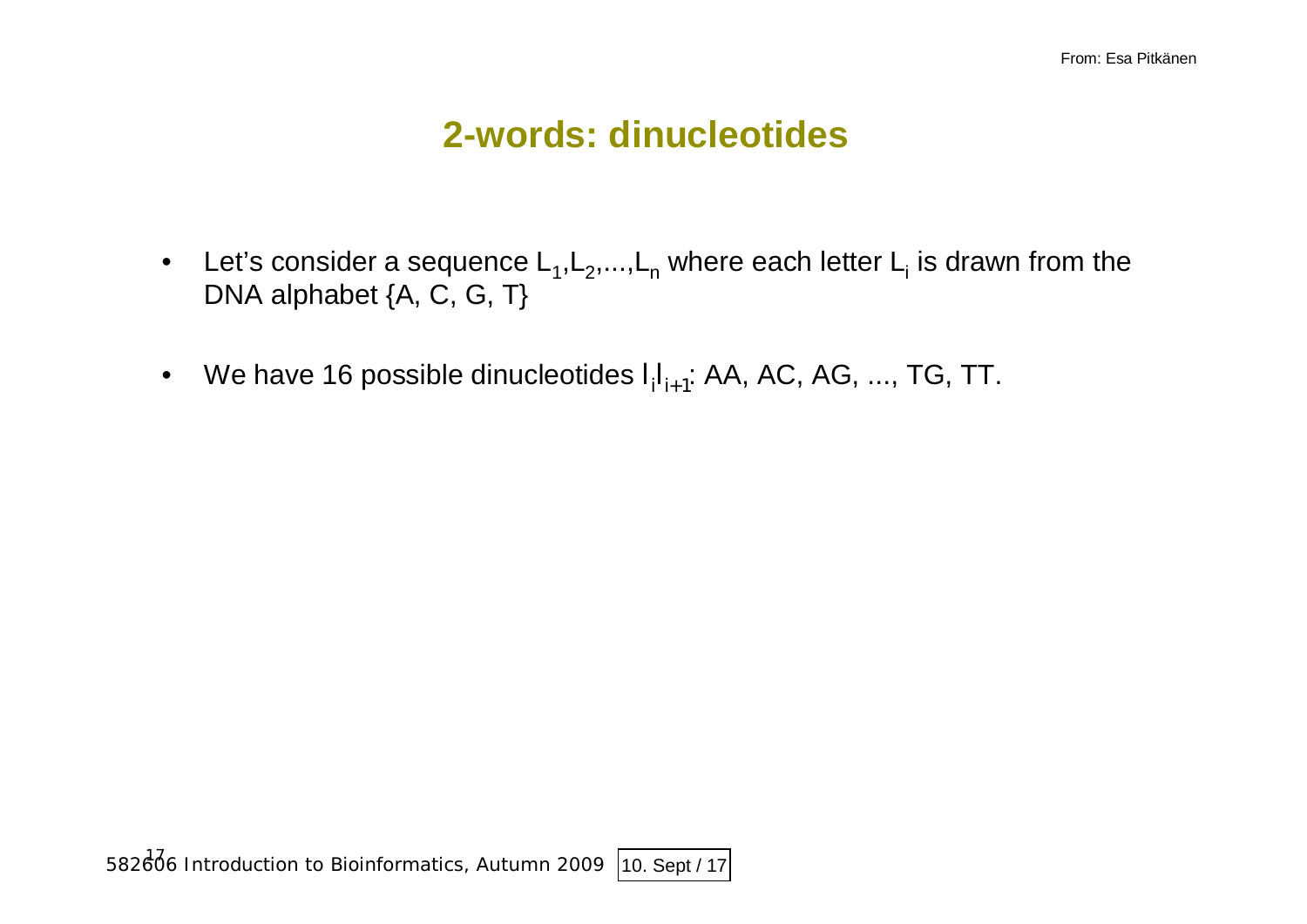# **i.i.d. model for nucleotides**

- Assume that bases
	- occur **i**ndependently of each other
	- bases at each position are **i**dentically **d**istributed
- Probability of the base A, C, G, T occuring is  $p_A$ ,  $p_C$ ,  $p_G$ ,  $p_T$ , respectively
	- For example, we could use  $p_A=p_C=p_G=p_T=0.25$  or estimate the values from known genome data
- Probability of  $I_{i}I_{i+1}$  is then  $P_{Ii}P_{Ii+1}$ 
	- $-$  For example, P(TG) =  $p_T p_G$

#### **What is i.i.d ?**

In probability theory and statistics a sequence or other collection of random variables is

#### **independent and identically distributed** (**i.i.d.**) if each random variable has the same probability distribution as the others and all are mutually independent.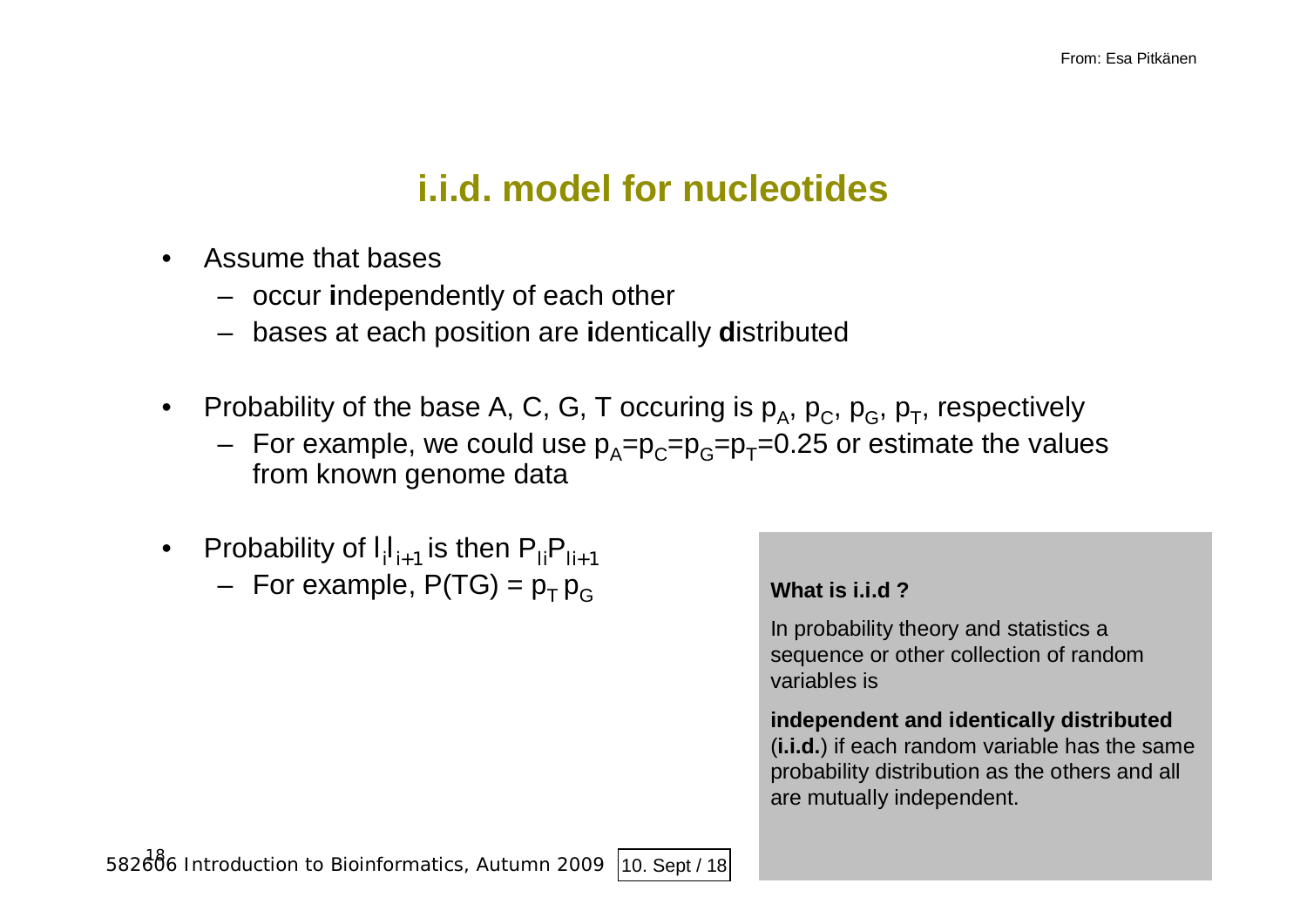### **2-words: is what we see surprising?**

- We can test whether a sequence is "unexpected", for example, with a  $\chi^2$  test
- Test statistic for a particular dinucleotide  $r_1r_2$  is  $\chi^2 = (O E)^2$  / E where
	- $-$  O is the observed number of dinucleotide  $r_1r_2$
	- $-$  E is the expected number of dinucleotide  $\mathsf{r_1}\mathsf{r_2}$
	- $E = (n 1)p_{r1}p_{r2}$  under i.i.d. model
- Basic idea: high values of  $\chi^2$  indicate deviation from the model
	- Actual procedure is more detailed -> basic statistics courses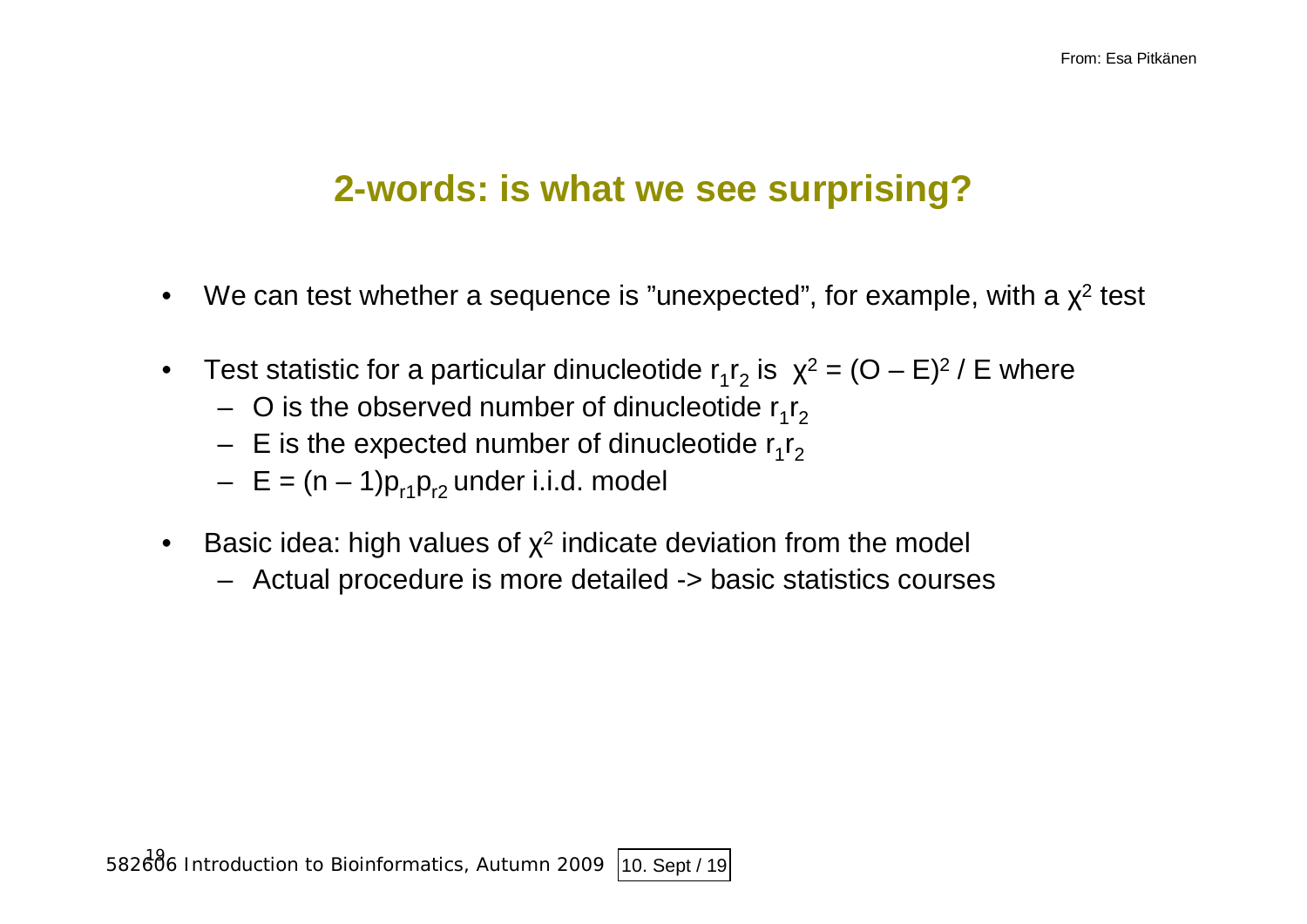# **Refining the i.i.d. model**

- i.i.d. model describes some organisms well but fails to characterise many others
- We can refine the model by having the DNA letter at some position depend on letters at preceding positions

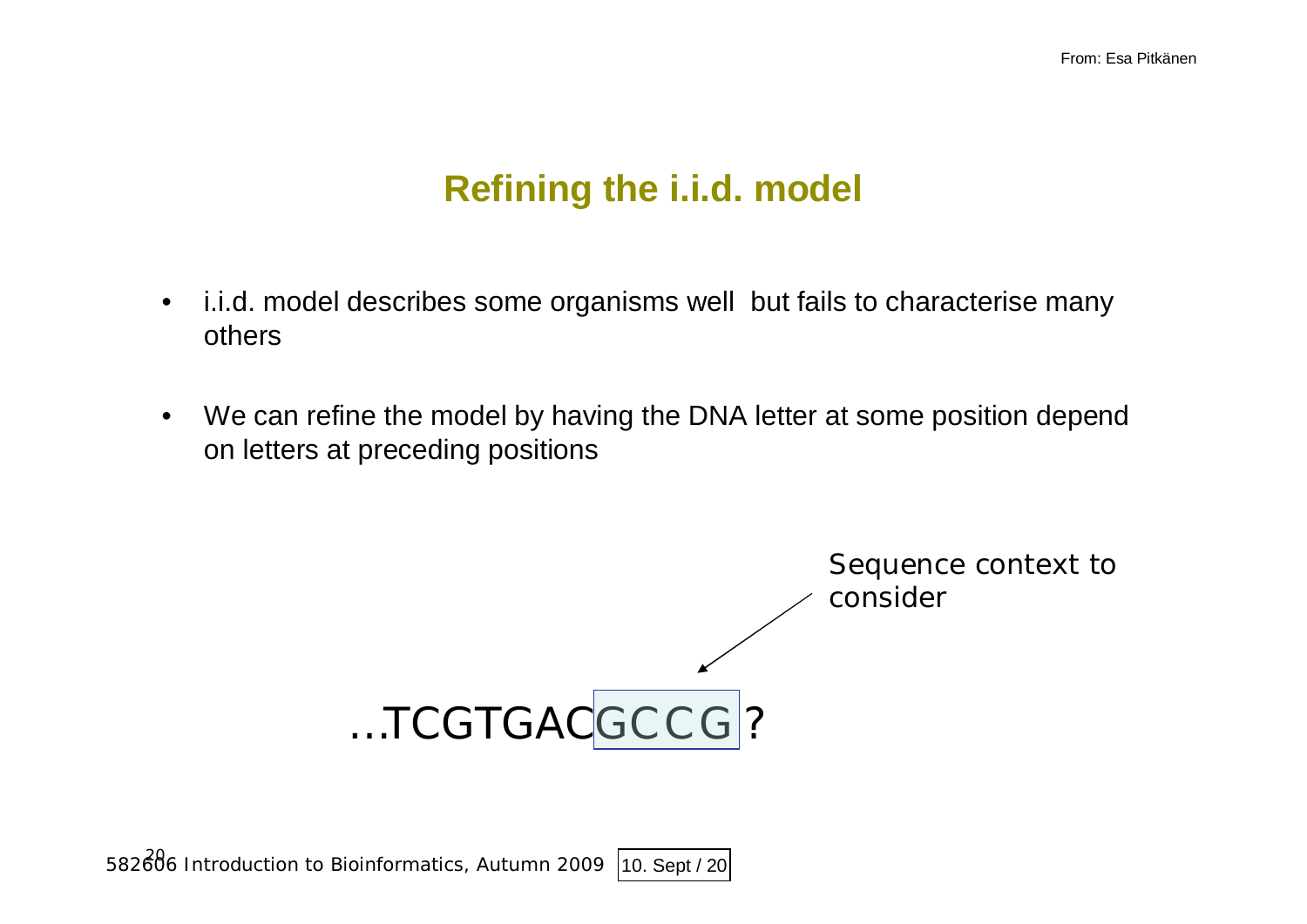# **First-order Markov chains**



- Lets assume that in sequence X the letter at position t,  $X_t$ , depends only on the previous letter  $X_{t-1}$  (*first-order markov chain*)
- Probability of letter j occuring at position t given  $X_{t-1} = i$ :  $p_{ij} = P(X_t = j | X_{t-1} = i)$
- We consider *homogeneous* Markov chains: probability p<sub>ij</sub> is independent of position t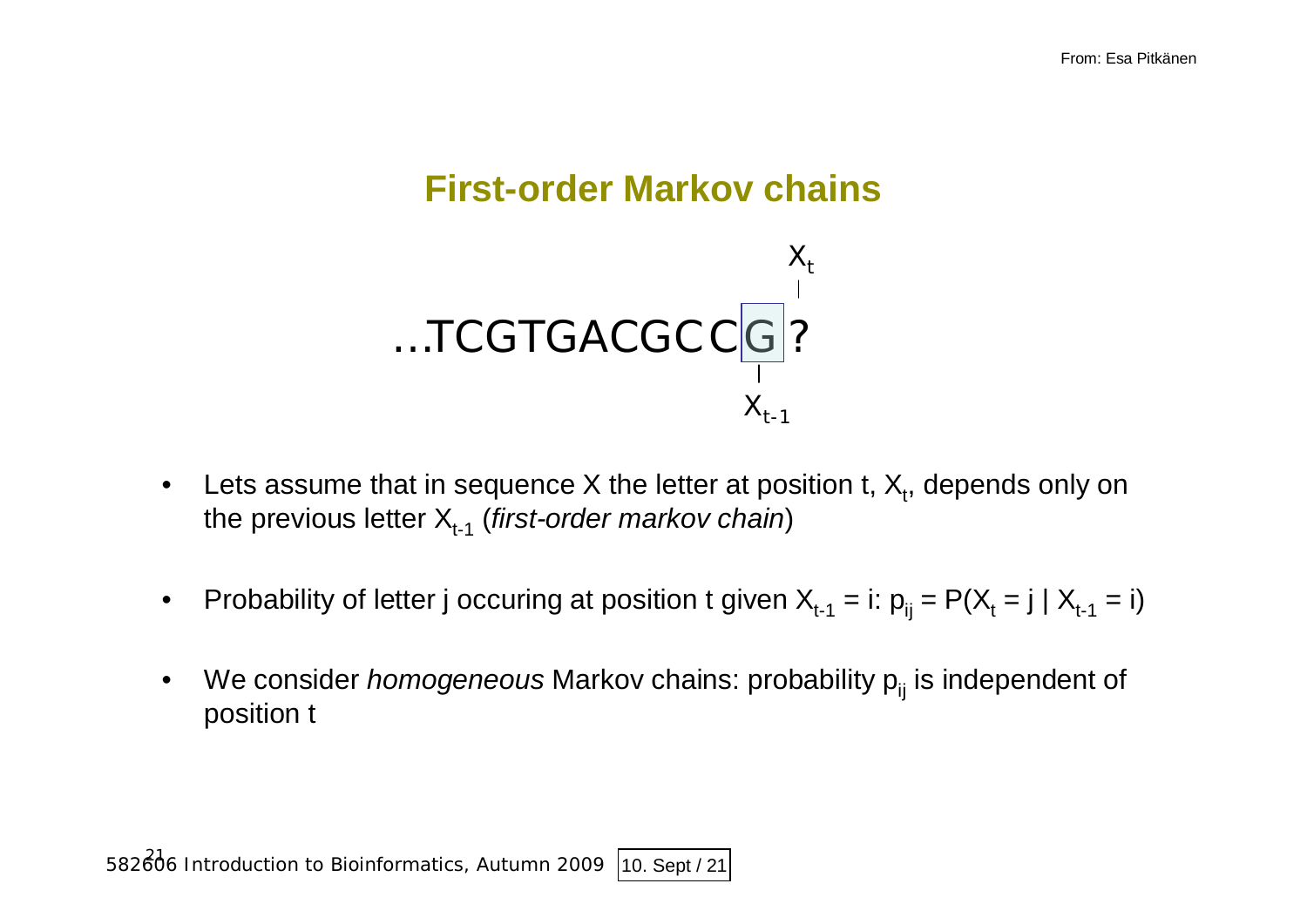# **Estimating p**<sub>ij</sub>

• We can estimate probabilities  $p_{ij}$  ("the probability that j follows i") from observed dinucleotide frequencies



...the values  $p_{AA}$ ,  $p_{AC}$ , ...,  $p_{TG}$ ,  $p_{TT}$  sum to 1

582606 Introduction to Bioinformatics, Autumn 2009 10. Sept / 22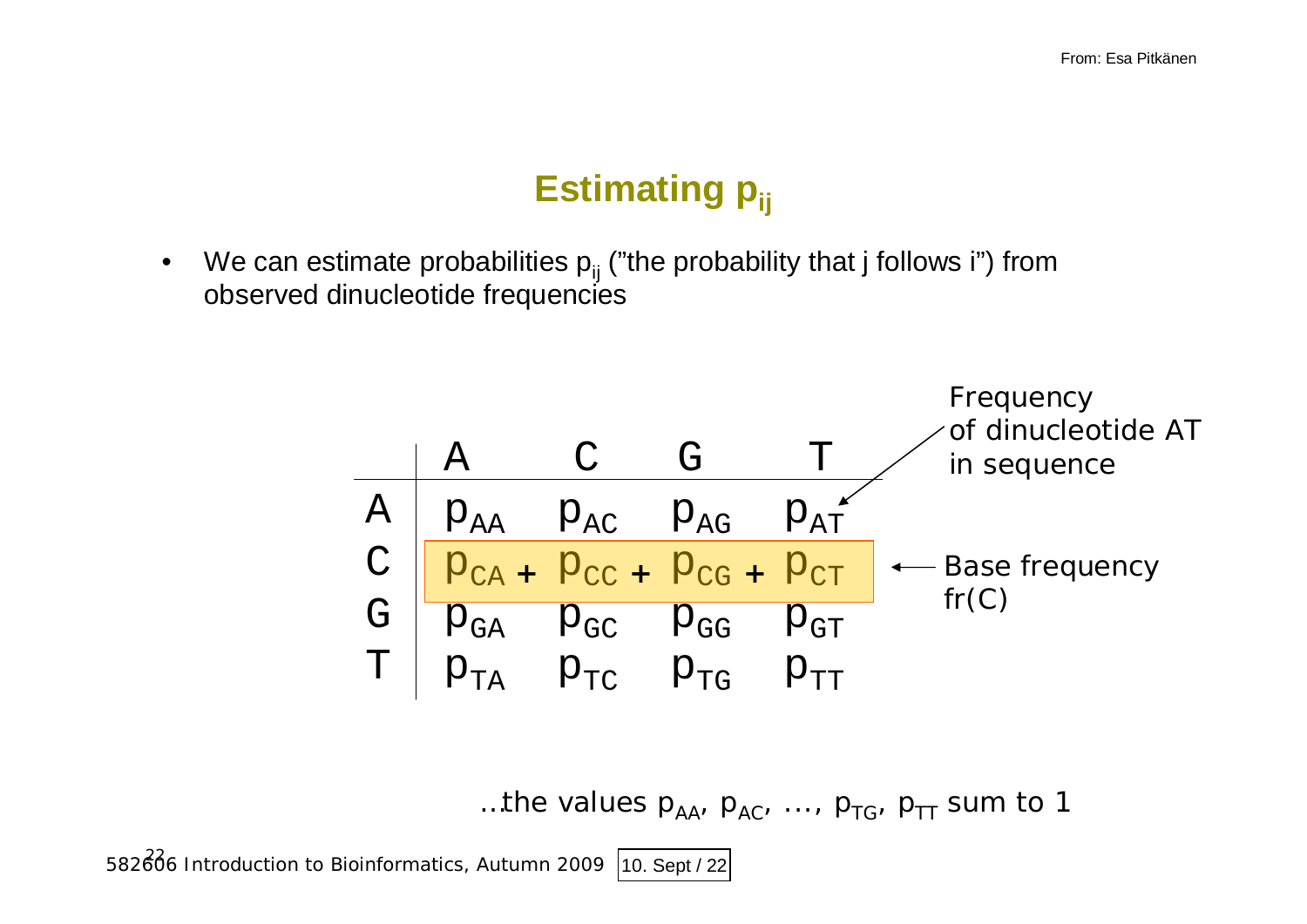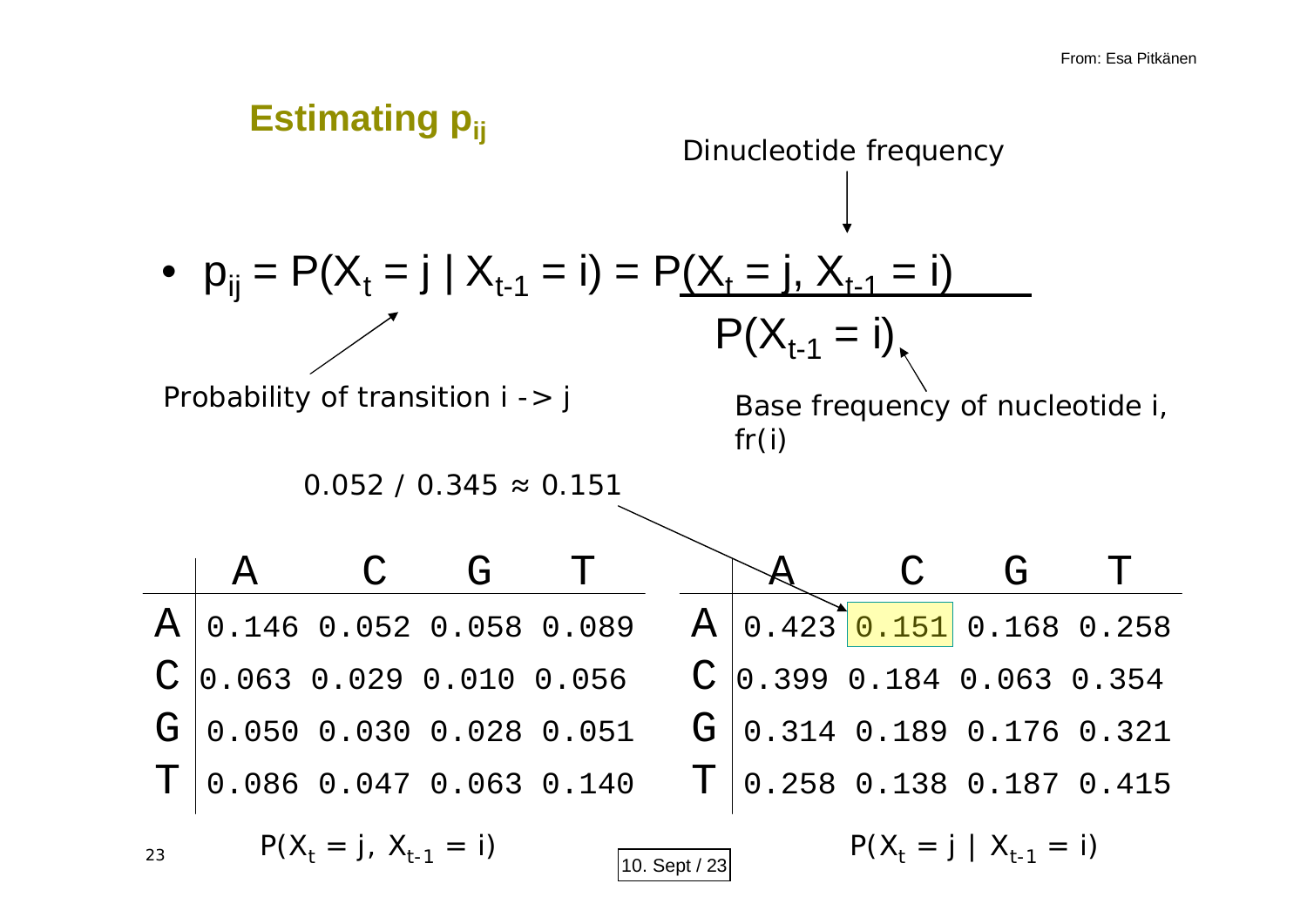# **Simulating a DNA sequence**

- From a transition matrix, it is easy to generate a DNA sequence of length n:
	- First, choose the starting base randomly according to the base frequency distribution
	- $-$  Then, choose next base according to the distribution  $P(\mathsf{x}_{\mathsf{t}} \mid \mathsf{x}_{\mathsf{t-1}})$  until n bases have been chosen

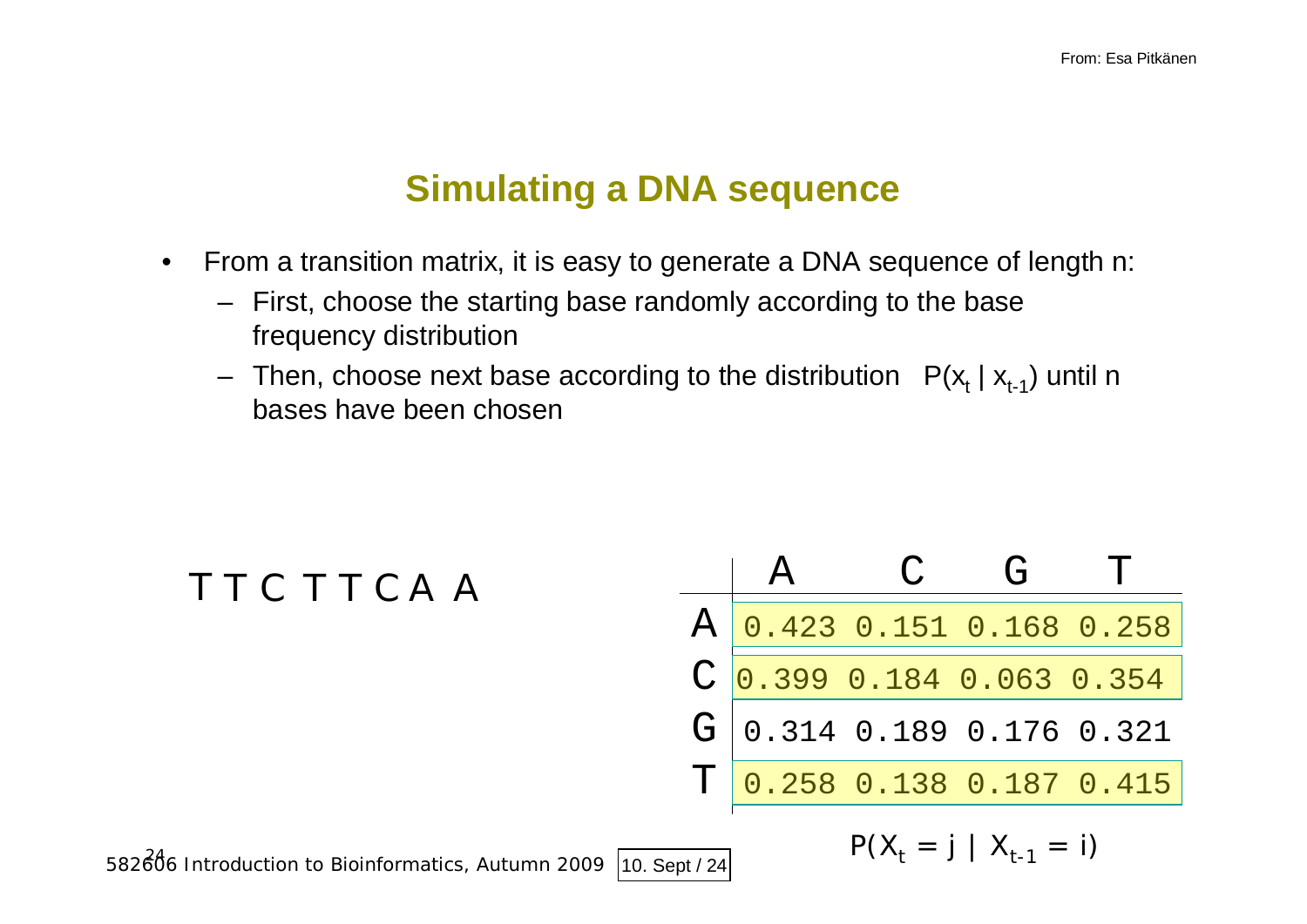# Now we can quickly generate sequences of arbitrary length...

ttcttcaaaataaggatagtgattcttattggcttaagggataacaatttagatcttttttcatgaatcatgtatgtcaacgttaaaagttgaactgcaataagttc ttacacacgattgtttatctgcgtgcgaagcatttcactacatttgccgatgcagccaaaagtatttaacatttggtaaacaaattgacttaaatcgcgcacttaga gtttgacgtttcatagttgatgcgtgtctaacaattacttttagttttttaaatgcgtttgtctacaatcattaatcagctctggaaaaacattaatgcatttaaac cacaatggataattagttacttattttaaaattcacaaagtaattattcgaatagtgccctaagagagtactggggttaatggcaaagaaaattactgtagtgaaga ttaagcctgttattatcacctgggtactctggtgaatgcacataagcaaatgctacttcagtgtcaaagcaaaaaaatttactgataggactaaaaaccctttattt ttagaatttgtaaaaatgtgacctcttgcttataacatcatatttattgggtcgttctaggacactgtgattgccttctaactcttatttagcaaaaaattgtcata gctttgaggtcagacaaacaagtgaatggaagacagaaaaagctcagcctagaattagcatgttttgagtggggaattacttggttaactaaagtgttcatgactgt tcagcatatgattgttggtgagcactacaaagatagaagagttaaactaggtagtggtgatttcgctaacacagttttcatacaagttctattttctcaatggtttt ggataagaaaacagcaaacaaatttagtattattttcctagtaaaaagcaaacatcaaggagaaattggaagctgcttgttcagtttgcattaaattaaaaatttat ttgaagtattcgagcaatgttgacagtctgcgttcttcaaataagcagcaaatcccctcaaaattgggcaaaaacctaccctggcttctttttaaaaaaccaagaaa agtcctatataagcaacaaatttcaaaccttttgttaaaaattctgctgctgaataaataggcattacagcaatgcaattaggtgcaaaaaaggccatcctctttct ttttttgtacaattgttcaagcaactttgaatttgcagattttaacccactgtctatatgggacttcgaattaaattgactggtctgcatcacaaatttcaactgcc caatgtaatcatattctagagtattaaaaatacaaaaagtacaattagttatgcccattggcctggcaatttatttactccactttccacgttttggggatatttta acttgaatagttcacaatcaaaacataggaaggatctactgctaaaagcaaaagcgtattggaatgataaaaaactttgatgtttaaaaaactacaaccttaatgaa ttaaagttgaaaaaatattcaaaaaaagaaattcagttcttggcgagtaatatttttgatgtttgagatcagggttacaaaataagtgcatgagattaactcttcaa atataaactgatttaagtgtatttgctaataacattttcgaaaaggaatattatggtaagaattcataaaaatgtttaatactgatacaactttcttttatatcctc catttggccagaatactgttgcacacaactaattggaaaaaaaatagaacgggtcaatctcagtgggaggagaagaaaaaagttggtgcaggaaatagtttctacta acctggtataaaaacatcaagtaacattcaaattgcaaatgaaaactaaccgatctaagcattgattgatttttctcatgcctttcgcctagttttaataaacgcgc cccaactctcatcttcggttcaaatgatctattgtatttatgcactaacgtgcttttatgttagcatttttcaccctgaagttccgagtcattggcgtcactcacaa atgacattacaatttttctatgttttgttctgttgagtcaaagtgcatgcctacaattctttcttatatagaactagacaaaatagaaaaaggcacttttggagtct gaatgtcccttagtttcaaaaaggaaattgttgaattttttgtggttagttaaattttgaacaaactagtatagtggtgacaaacgatcaccttgagtcggtgacta taaaagaaaaaggagattaaaaatacctgcggtgccacattttttgttacgggcatttaaggtttgcatgtgttgagcaattgaaacctacaactcaataagtcatg ttaagtcacttctttgaaaaaaaaaaagaccctttaagcaagctc

582606 Introduction to Bioinformatics, Autumn 2009 10. Sept / 25

.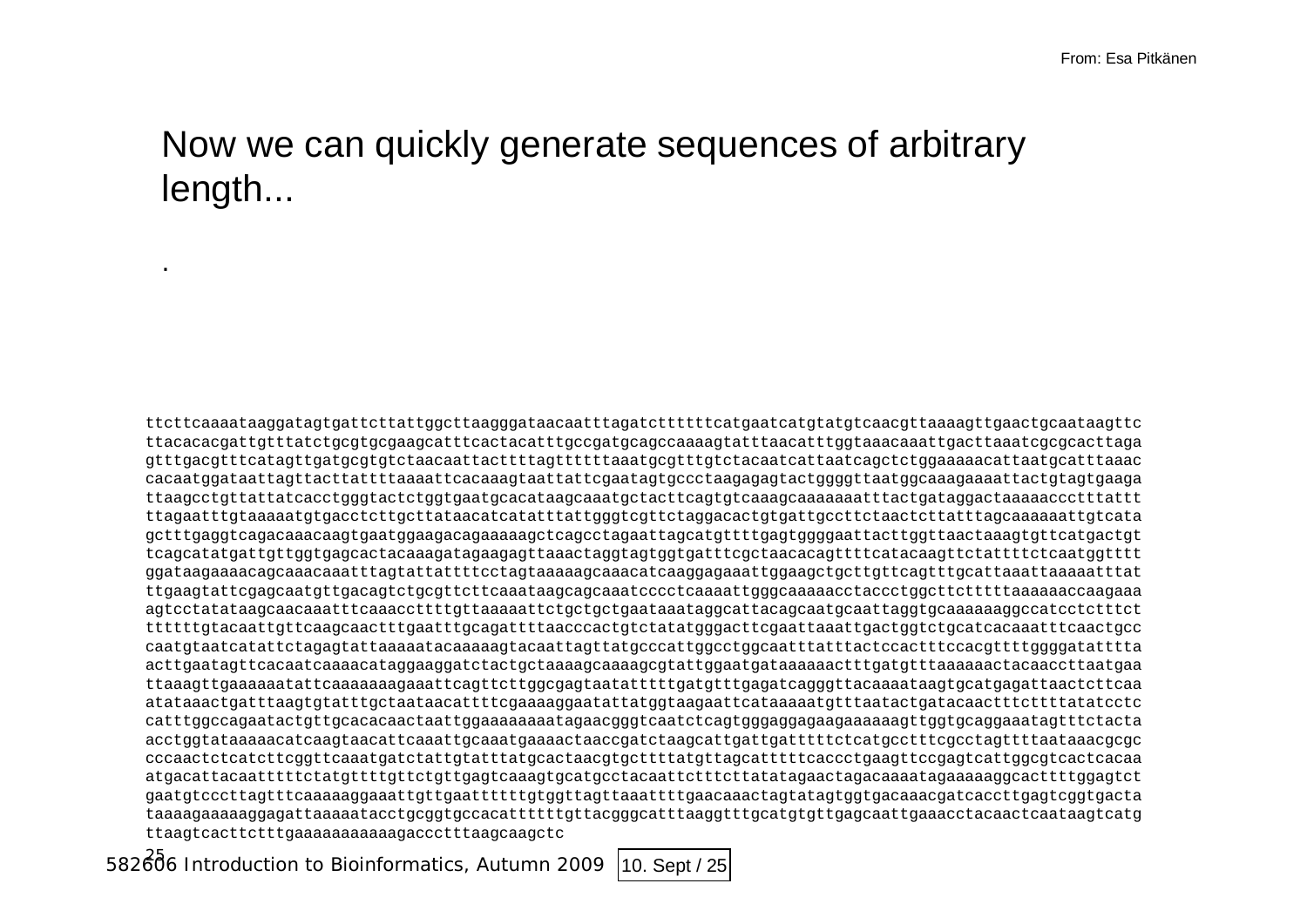# **Results from simulating a DNA sequence**

|    | Dinucleotide frequencies |        |  |
|----|--------------------------|--------|--|
|    | Simulated Observed       |        |  |
| aa | 0.145                    | 0.146  |  |
| ac | 0.050                    | 0.052  |  |
| ag | 0.055                    | 0.058  |  |
| at | 0.092                    | 0.089  |  |
| ca | 0.065                    | 0.063  |  |
| CC | 0.028                    | 0.029  |  |
| cg | 0.011                    | 0.010  |  |
| ct | 0.058                    | 0.056  |  |
| ga | 0.048                    | 0.050  |  |
| gc | 0.032                    | 0.030  |  |
| gg | 0.029                    | 0.028  |  |
| gt | 0.050                    | 0.051  |  |
| ta | 0.084                    | 0.086  |  |
| tc | 0.052                    | 0.047  |  |
| tg | 0.064                    | 0.063  |  |
| tt | 0.138                    | 0.0140 |  |

582606 Introduction to Bioinformatics, Autumn 2009 10. Sept / 26

 $n = 10000$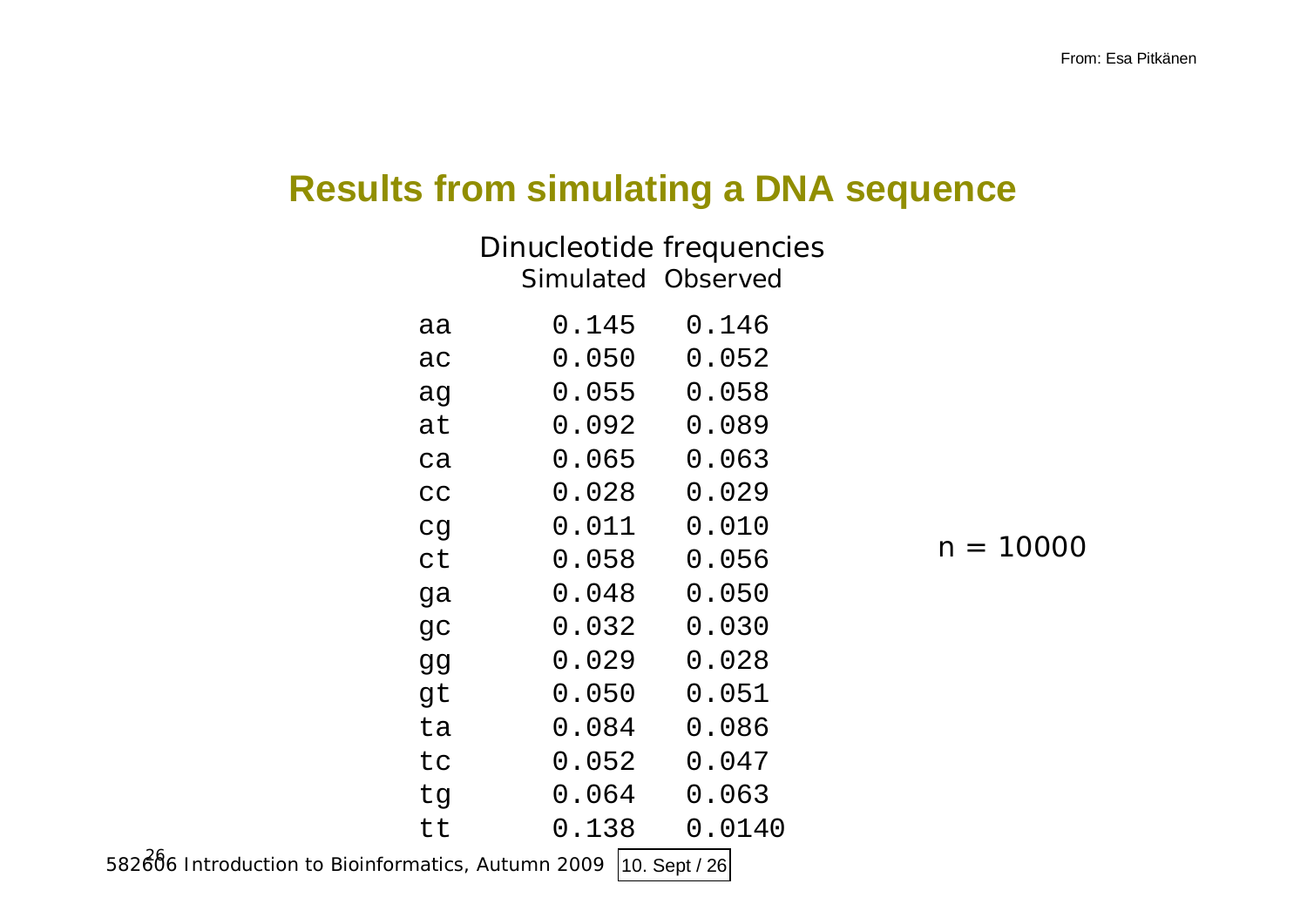# Simulating a DNA sequence

- The model is able to generate correct proportions of 1- and 2-words in genomes...
- ...but fails with k=3 and beyond.

ttcttcaaaataaggatagtgattcttattggcttaagggataacaatttagatcttttttcatgaatcatgtatgtcaacgttaaaagttgaactgcaataagttc ttacacacgattgtttatctgcgtgcgaagcatttcactacatttgccgatgcagccaaaagtatttaacatttggtaaacaaattgacttaaatcgcgcacttaga gtttgacgtttcatagttgatgcgtgtctaacaattacttttagttttttaaatgcgtttgtctacaatcattaatcagctctggaaaaacattaatgcatttaaac cacaatggataattagttacttattttaaaattcacaaagtaattattcgaatagtgccctaagagagtactggggttaatggcaaagaaaattactgtagtgaaga ttaagcctgttattatcacctgggtactctggtgaatgcacataagcaaatgctacttcagtgtcaaagcaaaaaaatttactgataggactaaaaaccctttattt ttagaatttgtaaaaatgtgacctcttgcttataacatcatatttattgggtcgttctaggacactgtgattgccttctaactcttatttagcaaaaaattgtcata gctttgaggtcagacaaacaagtgaatggaagacagaaaaagctcagcctagaattagcatgttttgagtggggaattacttggttaactaaagtgttcatgactgt tcagcatatgattgttggtgagcactacaaagatagaagagttaaactaggtagtggtgatttcgctaacacagttttcatacaagttctattttctcaatggtttt ggataagaaaacagcaaacaaatttagtattattttcctagtaaaaagcaaacatcaaggagaaattggaagctgcttgttcagtttgcattaaattaaaaatttat ttgaagtattcgagcaatgttgacagtctgcgttcttcaaataagcagcaaatcccctcaaaattgggcaaaaacctaccctggcttctttttaaaaaaccaagaaa agtcctatataagcaacaaatttcaaaccttttgttaaaaattctgctgctgaataaataggcattacagcaatgcaattaggtgcaaaaaaggccatcctctttct ttttttgtacaattgttcaagcaactttgaatttgcagattttaacccactgtctatatgggacttcgaattaaattgactggtctgcatcacaaatttcaactgcc caatgtaatcatattctagagtattaaaaatacaaaaagtacaattagttatgcccattggcctggcaatttatttactccactttccacgttttggggatatttta acttgaatagttcacaatcaaaacataggaaggatctactgctaaaagcaaaagcgtattggaatgataaaaaactttgatgtttaaaaaactacaaccttaatgaa ttaaagttgaaaaaatattcaaaaaaagaaattcagttcttggcgagtaatatttttgatgtttgagatcagggttacaaaataagtgcatgagattaactcttcaa atataaactgatttaagtgtatttgctaataacattttcgaaaaggaatattatggtaagaattcataaaaatgtttaatactgatacaactttcttttatatcctc catttggccagaatactgttgcacacaactaattggaaaaaaaatagaacgggtcaatctcagtgggaggagaagaaaaaagttggtgcaggaaatagtttctacta acctggtataaaaacatcaagtaacattcaaattgcaaatgaaaactaaccgatctaagcattgattgatttttctcatgcctttcgcctagttttaataaacgcgc cccaactctcatcttcggttcaaatgatctattgtatttatgcactaacgtgcttttatgttagcatttttcaccctgaagttccgagtcattggcgtcactcacaa atgacattacaatttttctatgttttgttctgttgagtcaaagtgcatgcctacaattctttcttatatagaactagacaaaatagaaaaaggcacttttggagtct gaatgtcccttagtttcaaaaaggaaattgttgaattttttgtggttagttaaattttgaacaaactagtatagtggtgacaaacgatcaccttgagtcggtgacta taaaagaaaaaggagattaaaaatacctgcggtgccacattttttgttacgggcatttaaggtttgcatgtgttgagcaattgaaacctacaactcaataagtcatg ttaagtcacttctttgaaaaaaaaaaagaccctttaagcaagctc

582606 Introduction to Bioinformatics, Autumn 2009 10. Sept /27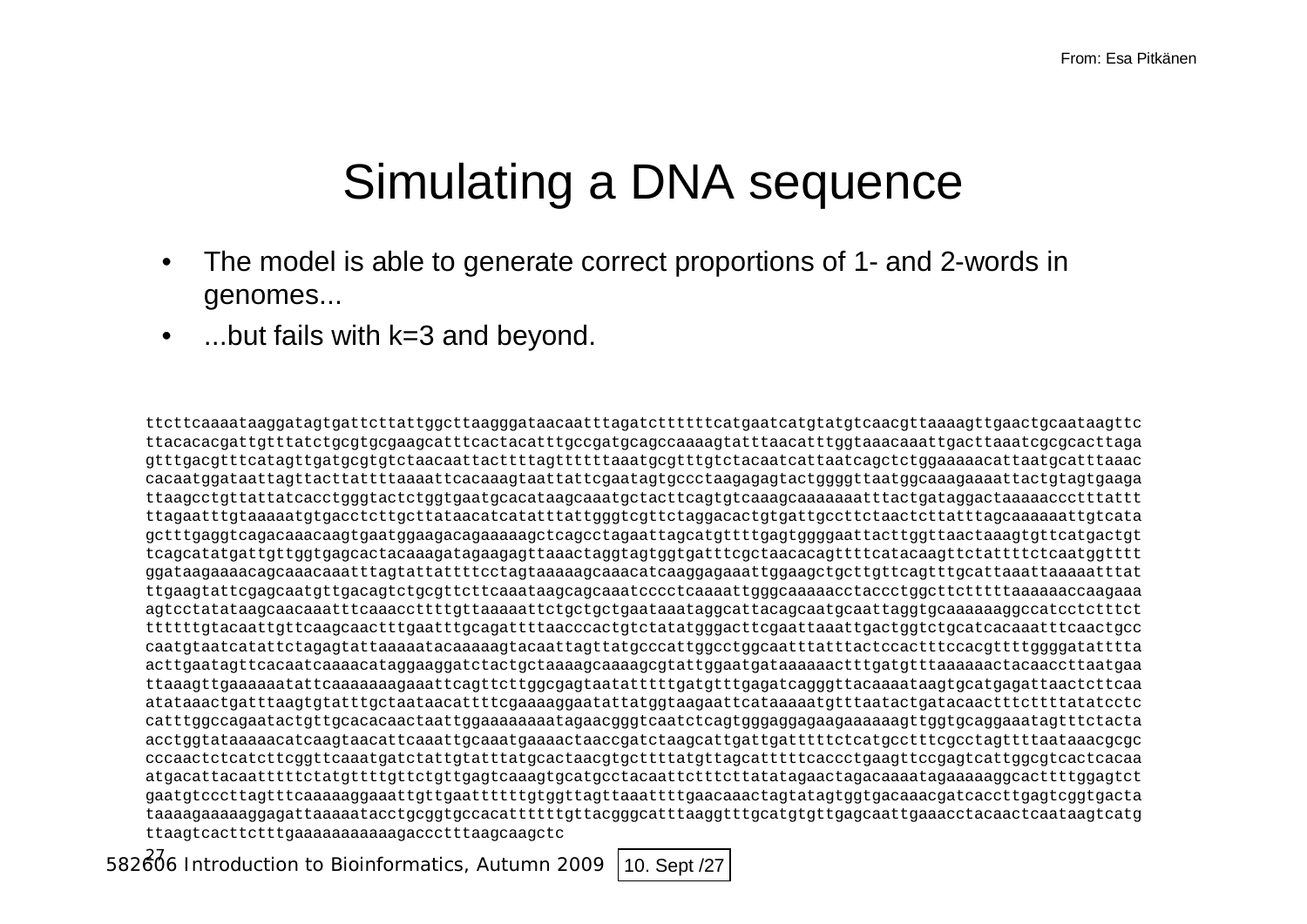### **3-words: codons**

- We can extend the previous method to 3-words
- k=3 is an important case in study of DNA sequences because of genetic code



582686 Introduction to Bioinformatics, Autumn 2009 10. Sept / 28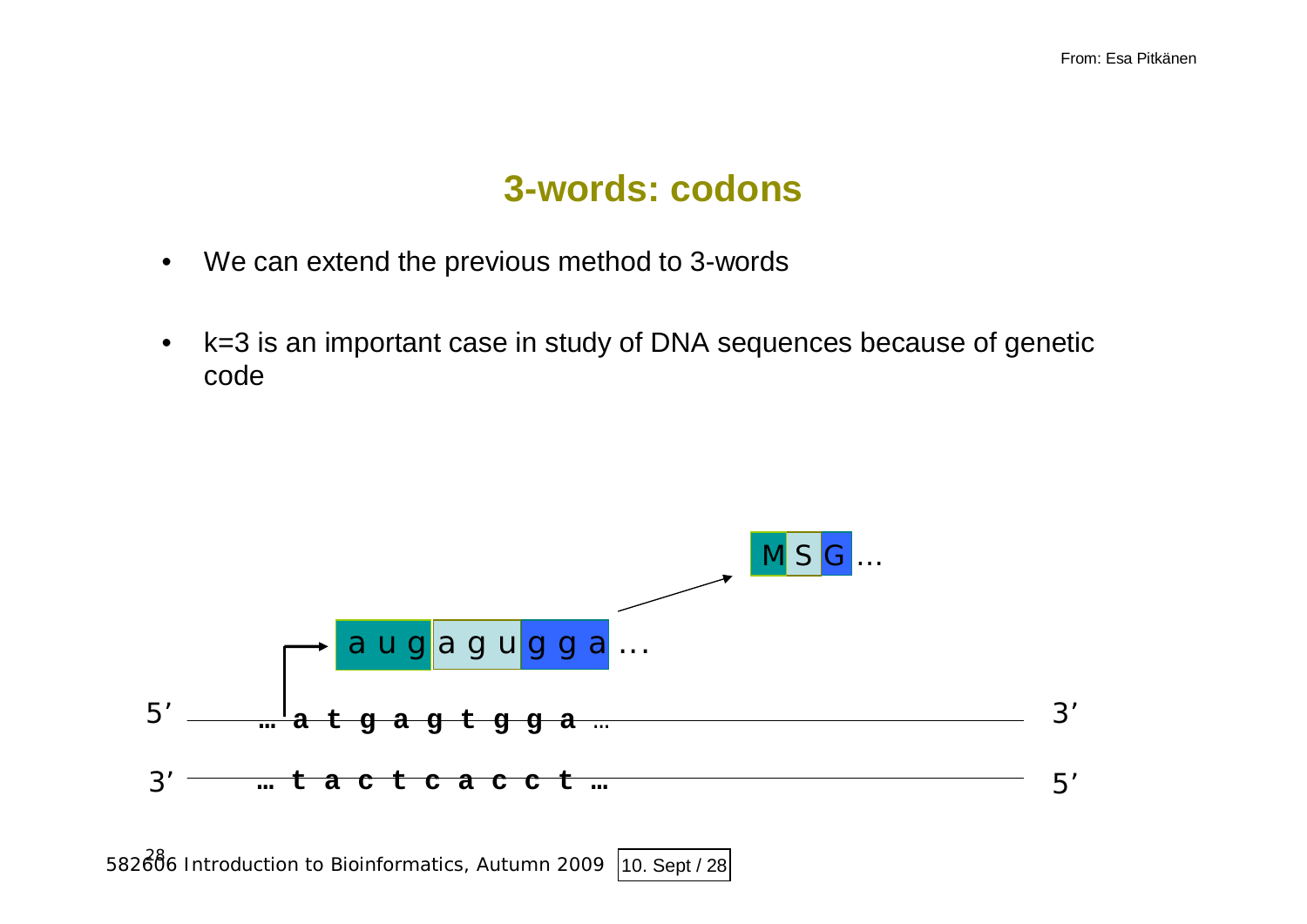# **3-word probabilities**

- Let's again assume a sequence L of independent bases
- Probability of 3-word  $r_1r_2r_3$  at position i,i+1,i+2 in sequence L is

$$
P(L_i = r_1, L_{i+1} = r_2, L_{i+2} = r_3) =
$$

$$
P(L_i = r_1)P(L_{i+1} = r_2)P(L_{i+2} = r_3)
$$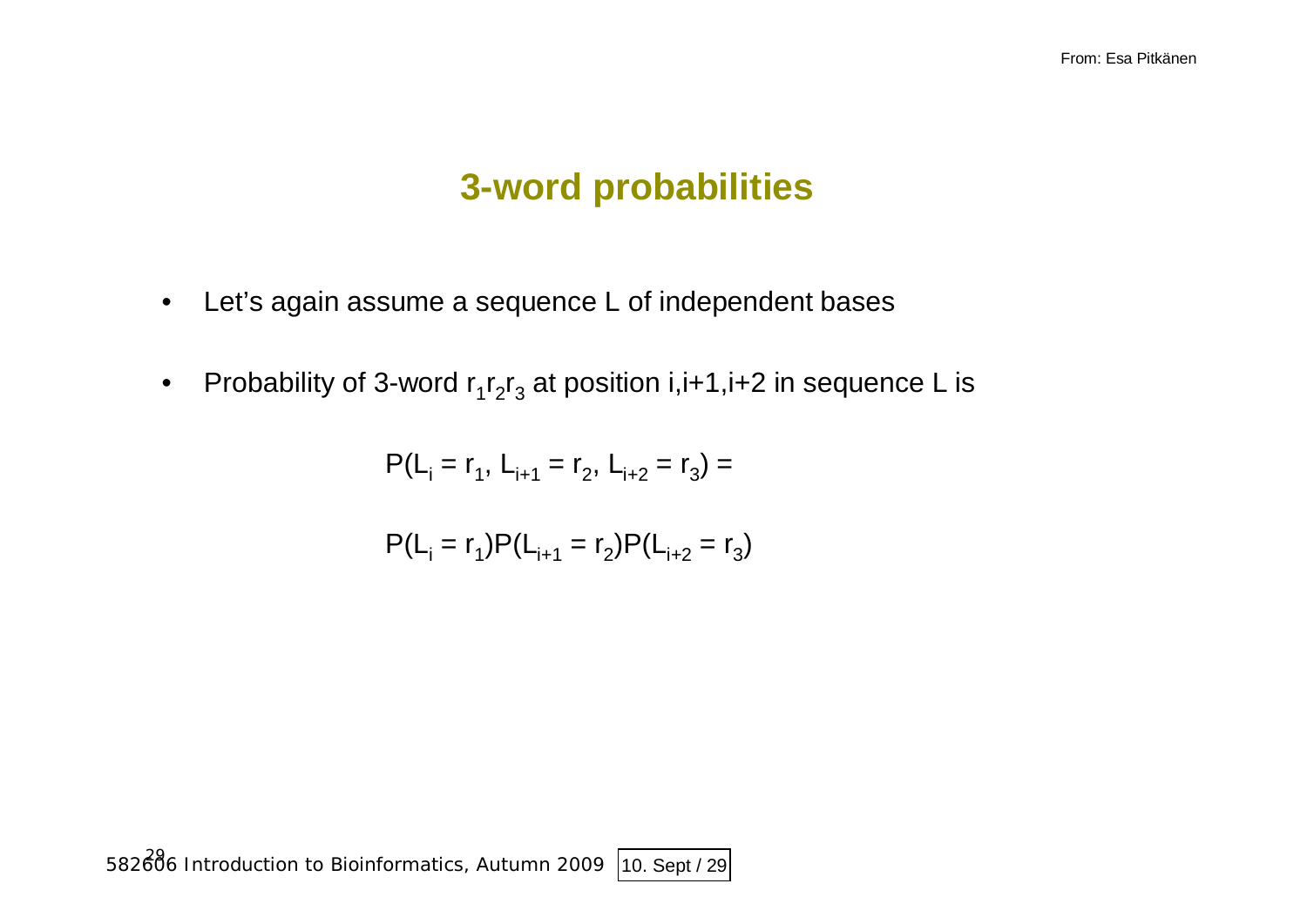# **3-words in Escherichia coli genome**

| Word       | Count  |         | <b>Observed Expected</b> | Word       | Count  | <b>Observed Expected</b> |         |
|------------|--------|---------|--------------------------|------------|--------|--------------------------|---------|
| AAA        | 108924 |         | 0.02348 0.01492          | CAA        | 76614  | 0.01651                  | 0.01541 |
| AAC        | 82582  | 0.01780 | 0.01541                  | CAC        | 66751  | 0.01439                  | 0.01591 |
| AAG        | 63369  |         | 0.01366 0.01537          | CAG        | 104799 | 0.02259                  | 0.01588 |
| AAT        | 82995  | 0.01789 | 0.01490                  | <b>CAT</b> | 76985  | 0.01659                  | 0.01539 |
| ACA        | 58637  | 0.01264 | 0.01541                  | <b>CCA</b> | 86436  | 0.01863                  | 0.01591 |
| ACC        | 74897  | 0.01614 | 0.01591                  | <b>CCC</b> | 47775  | 0.01030                  | 0.01643 |
| <b>ACG</b> | 73263  | 0.01579 | 0.01588                  | <b>CCG</b> | 87036  | 0.01876                  | 0.01640 |
| ACT        | 49865  | 0.01075 | 0.01539                  | <b>CCT</b> | 50426  | 0.01087                  | 0.01589 |
| AGA        | 56621  | 0.01220 | 0.01537                  | <b>CGA</b> | 70938  | 0.01529                  | 0.01588 |
| AGC        | 80860  | 0.01743 | 0.01588                  | <b>CGC</b> | 115695 | 0.02494                  | 0.01640 |
| AGG        | 50624  | 0.01091 | 0.01584                  | <b>CGG</b> | 86877  | 0.01872                  | 0.01636 |
| AGT        | 49772  | 0.01073 | 0.01536                  | <b>CGT</b> | 73160  | 0.01577                  | 0.01586 |
| ATA        | 63697  | 0.01373 | 0.01490                  | <b>CTA</b> | 26764  | 0.00577                  | 0.01539 |
| ATC        | 86486  | 0.01864 | 0.01539                  | <b>CTC</b> | 42733  | 0.00921                  | 0.01589 |
| ATG        | 76238  | 0.01643 | 0.01536                  | <b>CTG</b> | 102909 | 0.02218                  | 0.01586 |
| ATT        | 83398  | 0.01797 | 0.01489                  | <b>CTT</b> | 63655  | 0.01372                  | 0.01537 |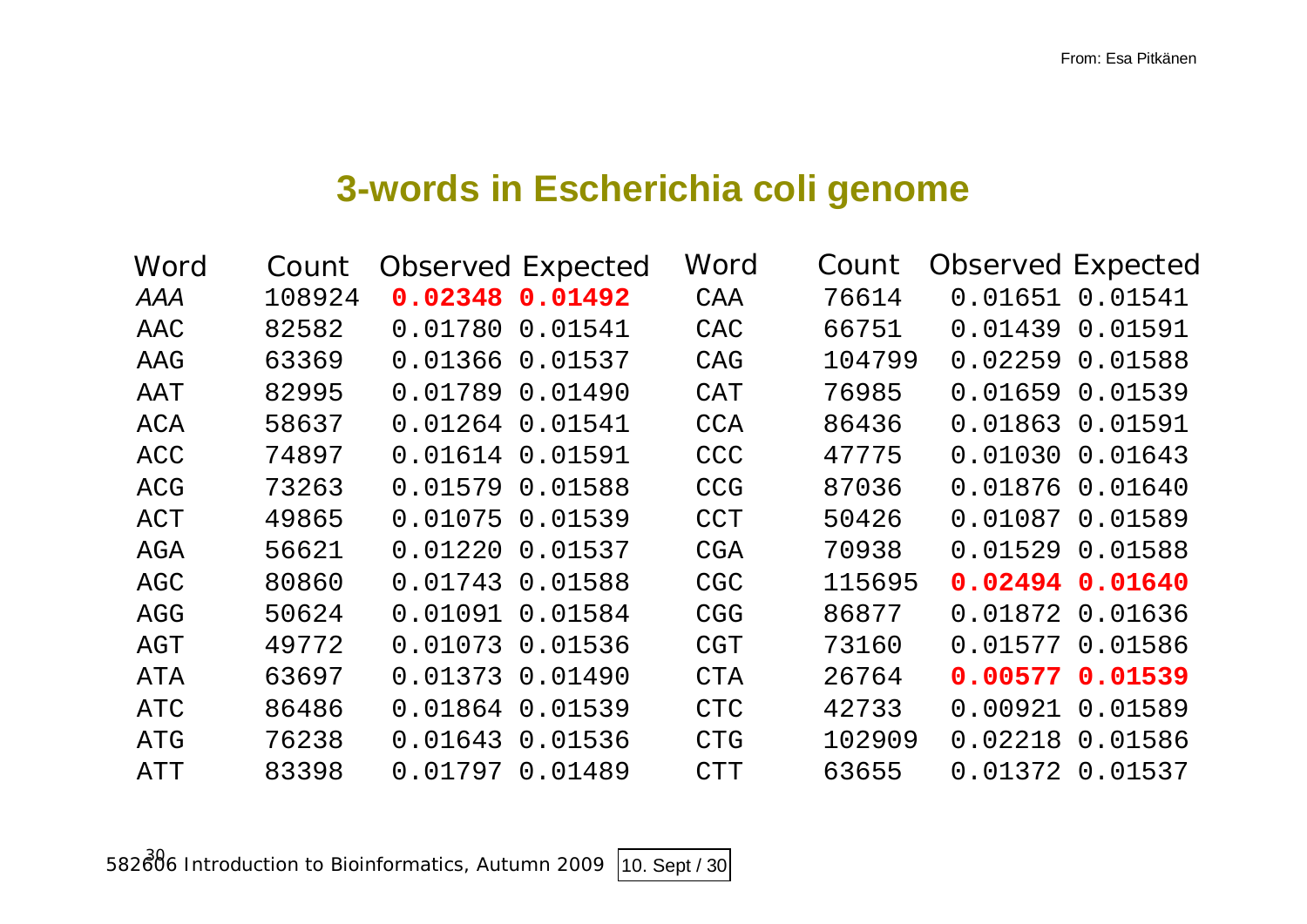# **2nd order Markov Chains**

- Markov chains readily generalise to higher orders
- In 2nd order markov chain, position t depends on positions t-1 and t-2
- Transition matrix:

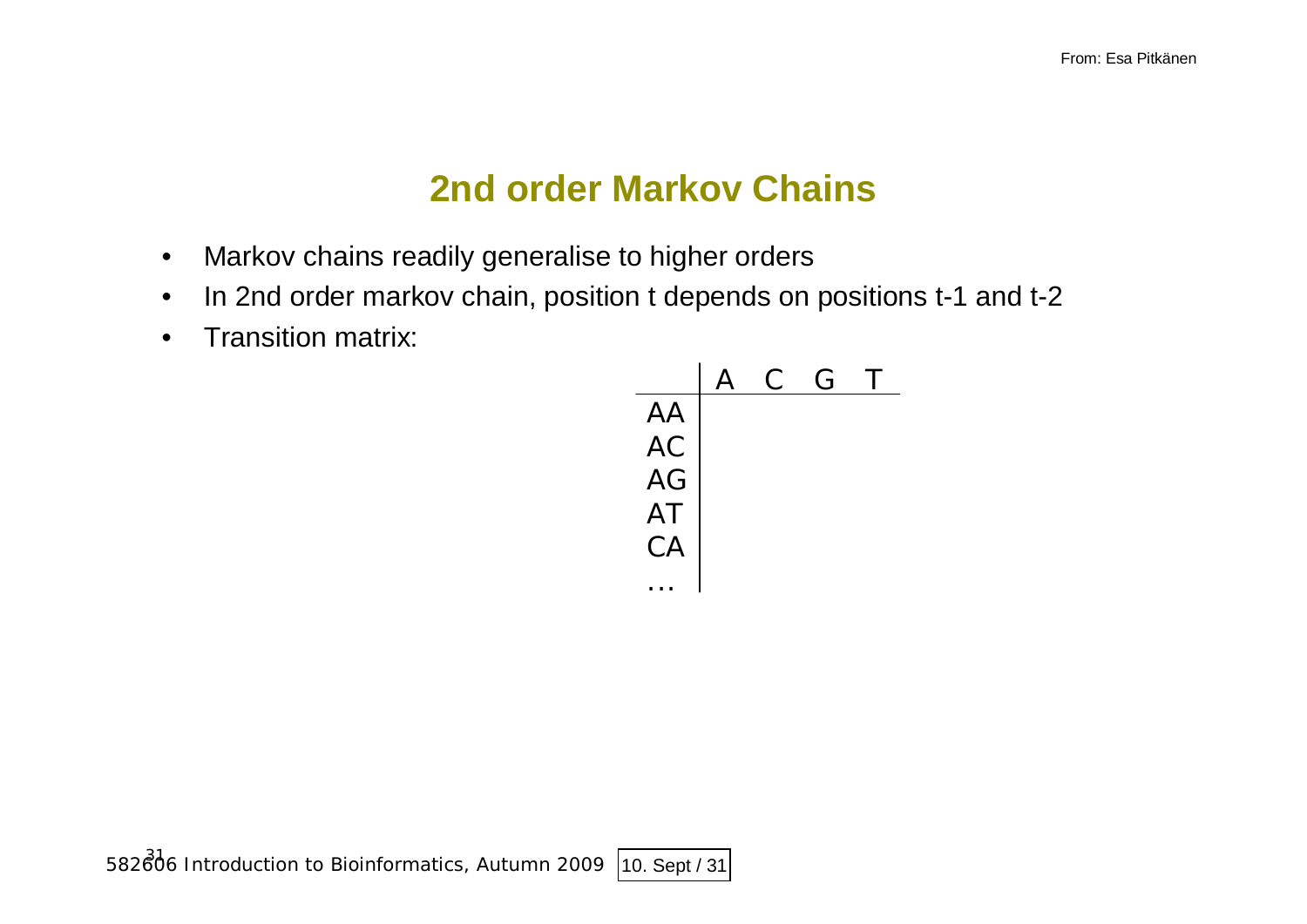# **Codon Adaptation Index (CAI)**

- Observation: cells prefer certain codons over others in highly expressed genes
	- Gene expression: DNA is transcribed into RNA (and possibly translated into protein)
- CAI is a statistic used to compare the distribution of codons *observed* with the *preferred* codons for highly expressed genes

|                                                    | Amino<br>acid | Codon      |       | Predicted Gene class I Gene class II        |       | Moderately<br>expressed |
|----------------------------------------------------|---------------|------------|-------|---------------------------------------------|-------|-------------------------|
|                                                    | Phe           | <b>TTT</b> | 0.493 | 0.551                                       | 0.291 |                         |
|                                                    |               | <b>TTC</b> | 0.507 | 0.449                                       | 0.709 | Highly                  |
|                                                    | Ala           | <b>GCT</b> | 0.246 | 0.145                                       | 0.275 | expressed               |
|                                                    |               | <b>GCC</b> | 0.254 | 0.276                                       | 0.164 |                         |
|                                                    |               | <b>GCA</b> | 0.246 | 0.196                                       | 0.240 |                         |
|                                                    |               | <b>GCG</b> | 0.254 | 0.382                                       | 0.323 |                         |
|                                                    | Asn           | AAT        | 0.493 | 0.409                                       | 0.172 |                         |
|                                                    |               | AAC        | 0.507 | 0.591                                       | 0.828 |                         |
|                                                    |               |            |       | Codon frequencies for some genes in E. coli |       |                         |
| 582806 Introduction to Bioinformatics, Autumn 2009 |               |            |       | $ 10.$ Sept / 32                            |       |                         |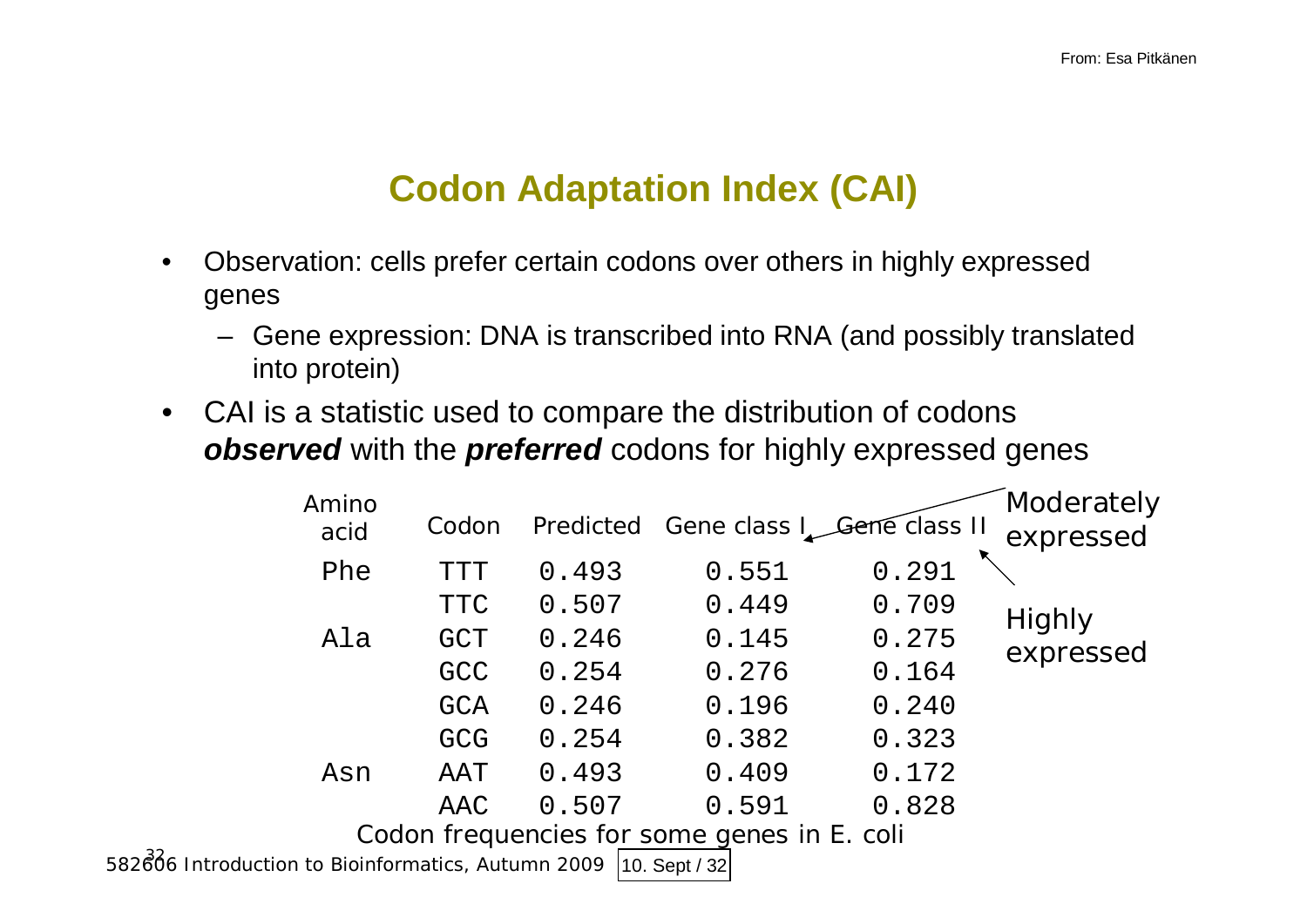# **Codon Adaptation Index (CAI)**

- Consider an amino acid sequence  $X = x_1 x_2 ... x_n$
- Let  $p_k$  be the probability that codon k is used in highly expressed genes
- Let  $q_k$  be the highest probability that a codon coding for the same amino acid as codon k has
	- For example, if codon k is "GCC", the corresponding amino acid is Alanine (see genetic code table; also GCT, GCA, GCG code for Alanine)
	- $-$  Assume that  $p_{GCC} = 0.164$ ,  $p_{GCT} = 0.275$ ,  $p_{GCA} = 0.240$ ,  $p_{GCG} = 0.323$

$$
- \quad \text{Now } q_{\text{GCC}} = q_{\text{GCT}} = q_{\text{GCA}} = q_{\text{GCG}} = 0.323
$$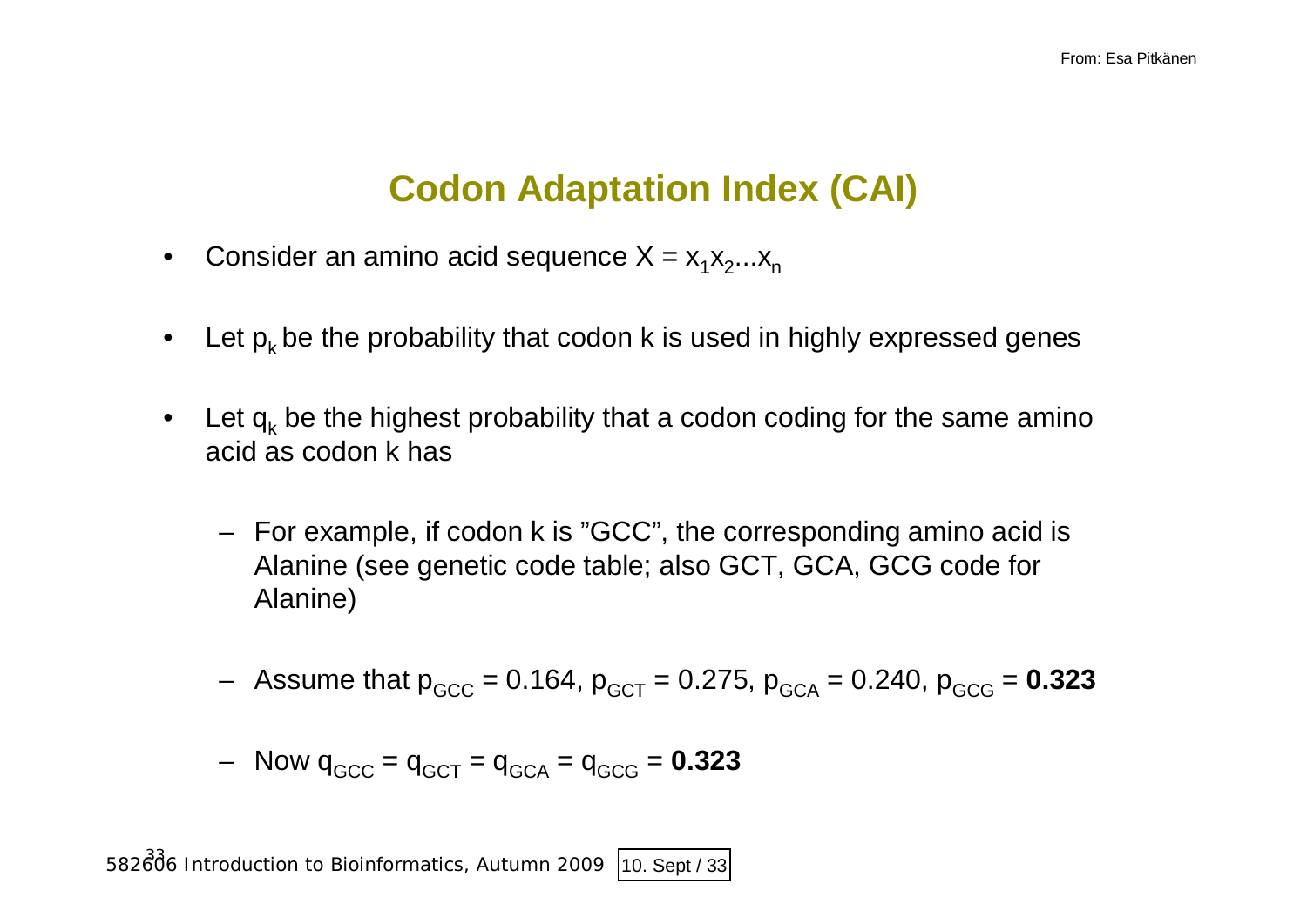# **Codon Adaptation Index (CAI)**

• CAI is defined as

$$
CAI = (\prod_{k=1}^{n} p_k / q_k)^{1/n}
$$

• CAI can be given also in *log-odds* form: n

$$
log(CAI) = (1/n) \sum_{k=1}^{k=1} log(p_k / q_k)
$$

582806 Introduction to Bioinformatics, Autumn 2009 10. Sept / 34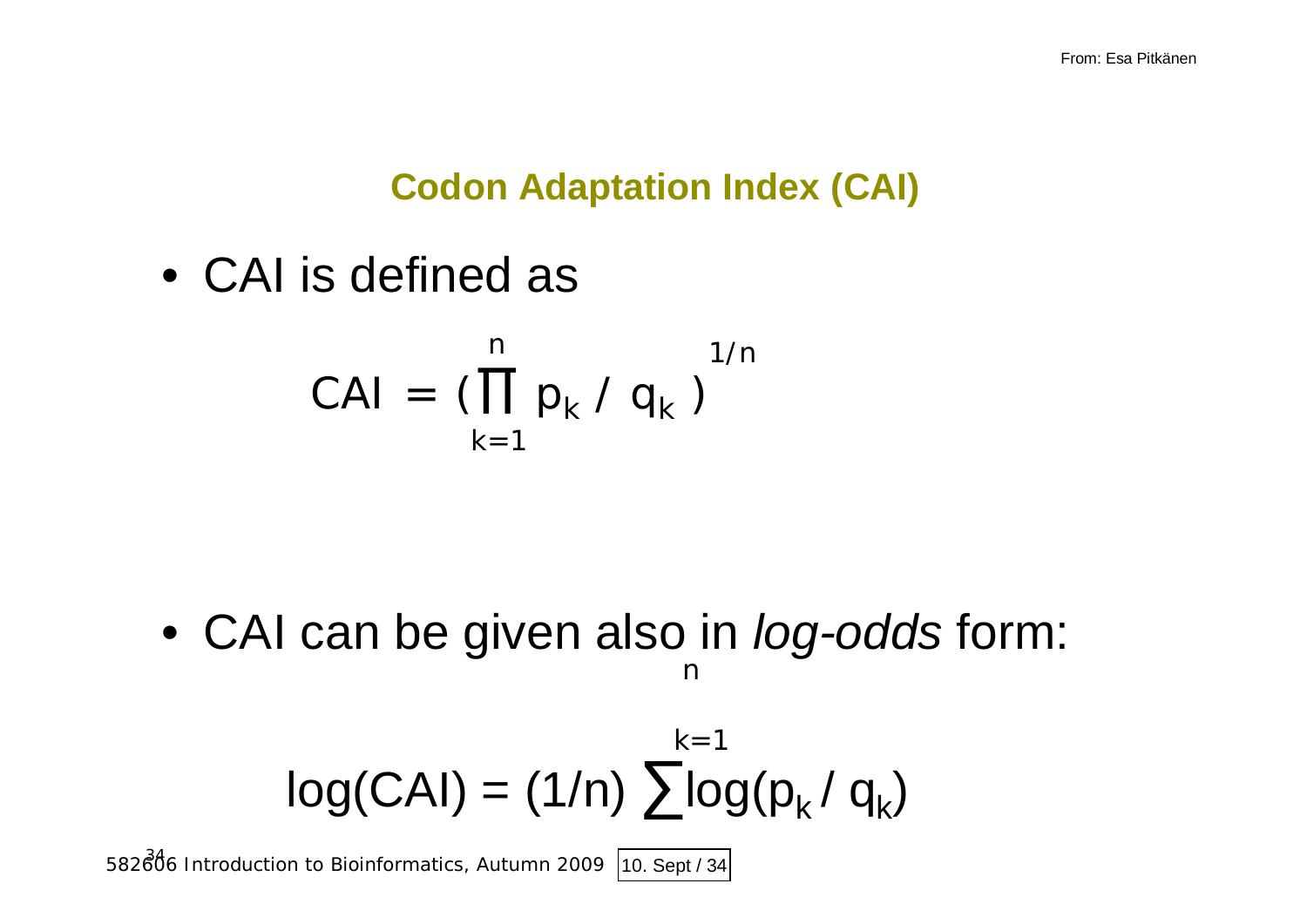

# **CAI: example with an E. coli gene**

| М          | Α          | L          | Т          | Κ    | Α                          | Е          | М          | S          | Е          | Υ          | L          | $\bullet\bullet\bullet$ |
|------------|------------|------------|------------|------|----------------------------|------------|------------|------------|------------|------------|------------|-------------------------|
| ATG        | <b>GCG</b> | CTT        | ACA        | AAA  | <b>GCT</b>                 | GAA        | ATG        | TCA        | GAA        | TAT        | <b>CTG</b> |                         |
| 1.00       | 0.47       | 0.02       | 0.45       | 0.80 | 0.47                       | 0.79       | 1.00       | 0.43       | 0.79       | 0.19       | 0.02       |                         |
|            | 0.06       | 0.02       | 0.47       | 0.20 | $0.06$ $0.21$              |            |            | 0.32       | 0.21       | 0.81       | 0.02       |                         |
|            | 0.28       | 0.04       | 0.04       |      | 0.28                       |            |            | 0.03       |            |            | 0.04       |                         |
|            | 0.20       | 0.03       | 0.05       |      | 0.20                       |            |            | 0.01       |            |            | 0.03       |                         |
|            |            | 0.01       |            |      |                            |            |            | 0.04       |            |            | 0.01       |                         |
|            |            | 0.89       |            |      |                            |            |            | 0.18       |            |            | 0.89       |                         |
| <b>ATG</b> | <b>GCT</b> | TTA        | ACT        | AAA  | <b>GCT</b>                 | <b>GAA</b> | <b>ATG</b> | <b>TCT</b> | <b>GAA</b> | TAT        | <b>TTA</b> |                         |
|            | <b>GCC</b> | <b>TTG</b> | <b>ACC</b> | AAG  | GCC                        | <b>GAG</b> |            | <b>TCC</b> | <b>GAG</b> | <b>TAC</b> | <b>TTG</b> |                         |
|            | <b>GCA</b> | CTT        | ACA        |      | <b>GCA</b>                 |            |            | <b>TCA</b> |            |            | <b>CTT</b> |                         |
|            | <b>GCG</b> | <b>CTC</b> | ACG        |      | GCG                        |            |            | <b>TCG</b> |            |            | <b>CTC</b> |                         |
|            |            | CTA        |            |      |                            |            |            | AGT        |            |            | <b>CTA</b> |                         |
|            |            | <b>CTG</b> |            |      |                            |            |            | AGC        |            |            | <b>CTG</b> | 1/n                     |
| 1.00       | 0.20       | 0.04       |            |      | $0.04$ 0.80 0.47 0.79 1.00 |            |            | 0.03       | 0.79       | 0.19       | 0.89       |                         |
|            | 0.47       | 0.89       | 0.47       | 0.80 | 0.47                       | 0.79       | 1.00       | 0.43       | 0.79       | 0.81       | 0.89       |                         |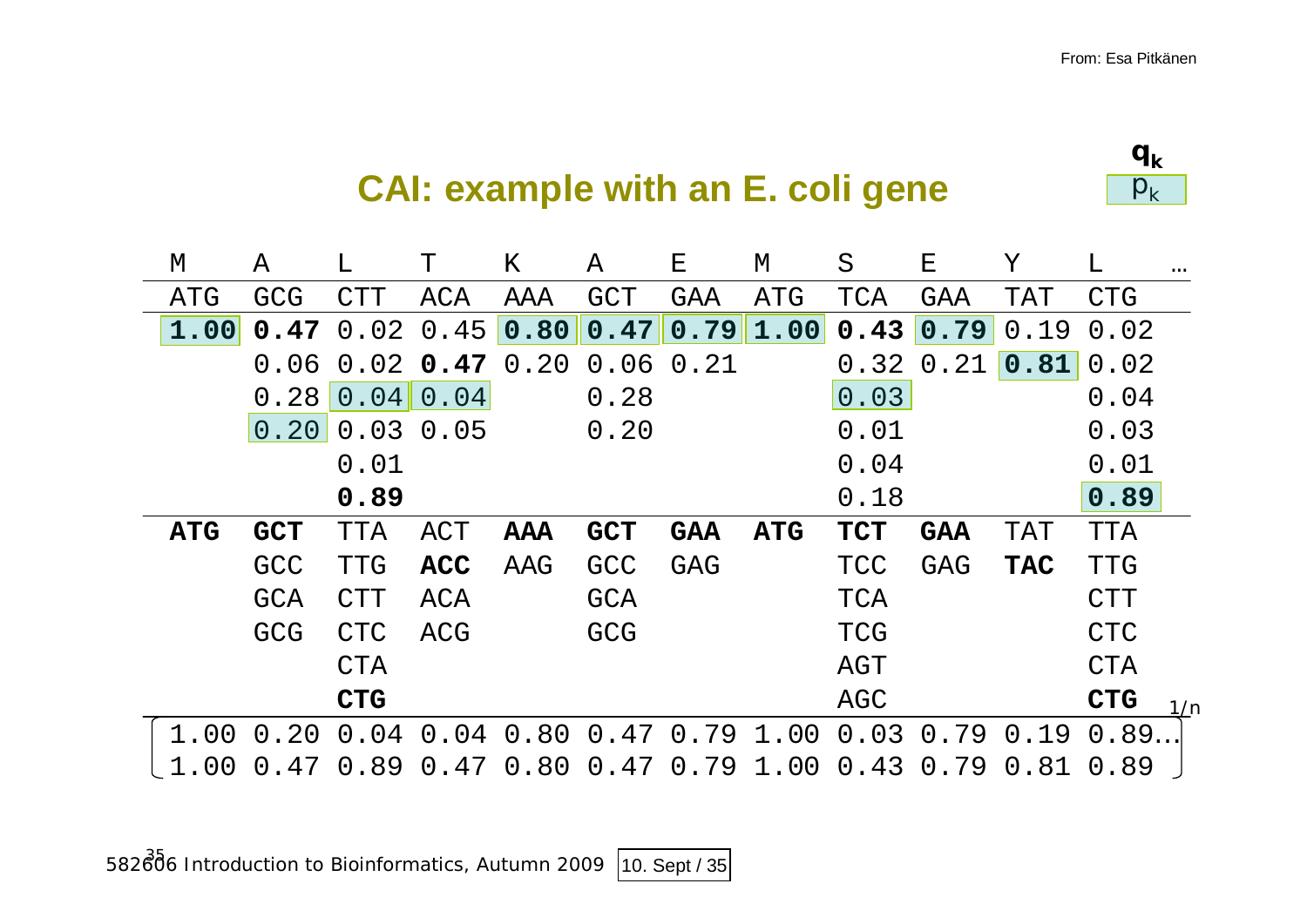# **Biological words: summary**

- Simple 1-, 2- and 3-word models can describe interesting properties of DNA sequences
	- GC skew can identify DNA replication origins
	- It can also reveal *genome rearrangement* events and *lateral transfer* of DNA
	- GC content can be used to locate genes: human genes are comparably GC-rich
	- CAI predicts high gene expression levels
	- k=3 models can help to identify correct *reading frames :*
		- Reading frame starts from a start codon and stops in a stop codon
		- Consider what happens when a single extra base is introduced in a reading frame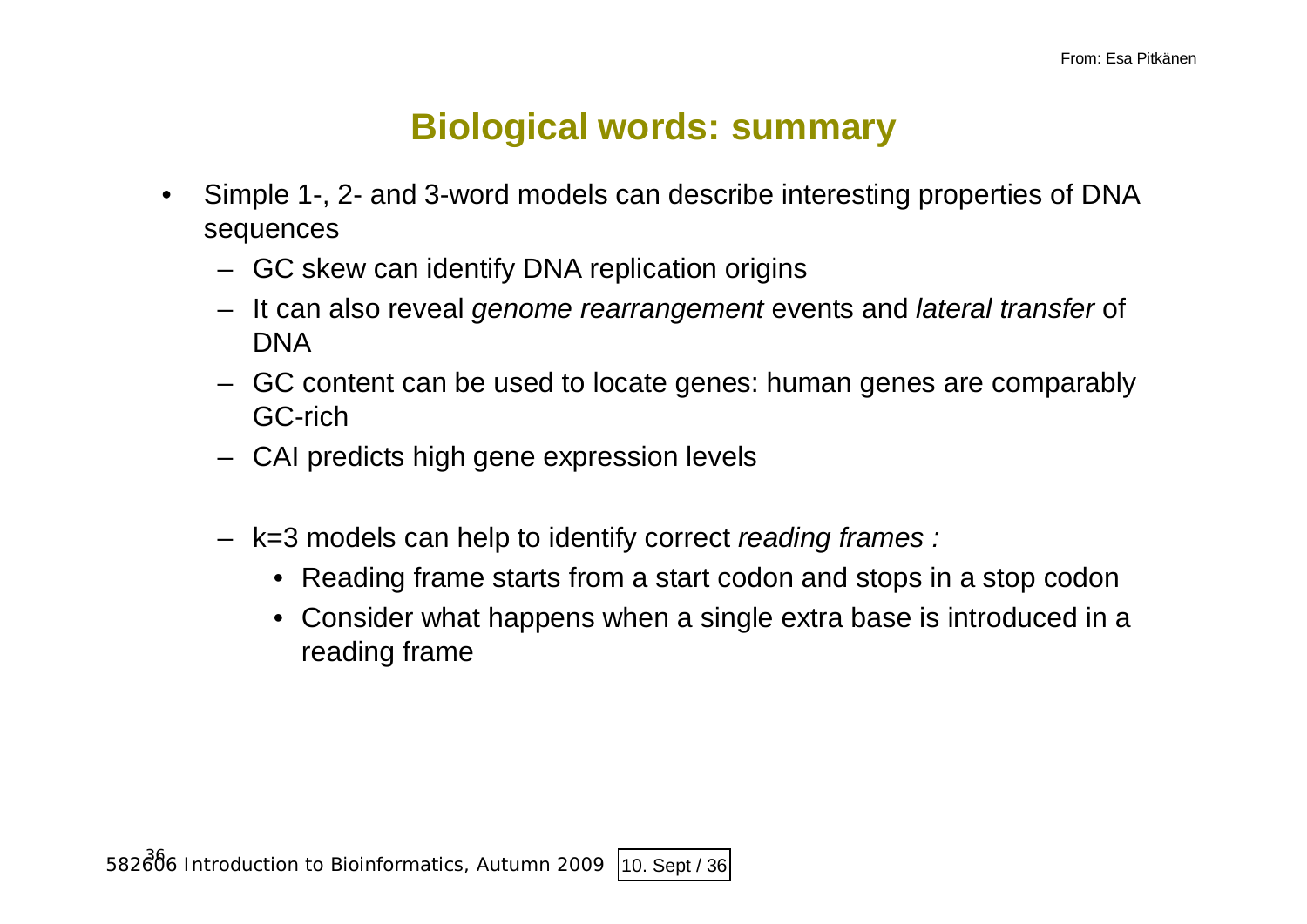# **Note on programming languages**

- Working with probability distributions is straightforward with R.
- You can use R in Computer science classrooms Linux systems
- Python works too!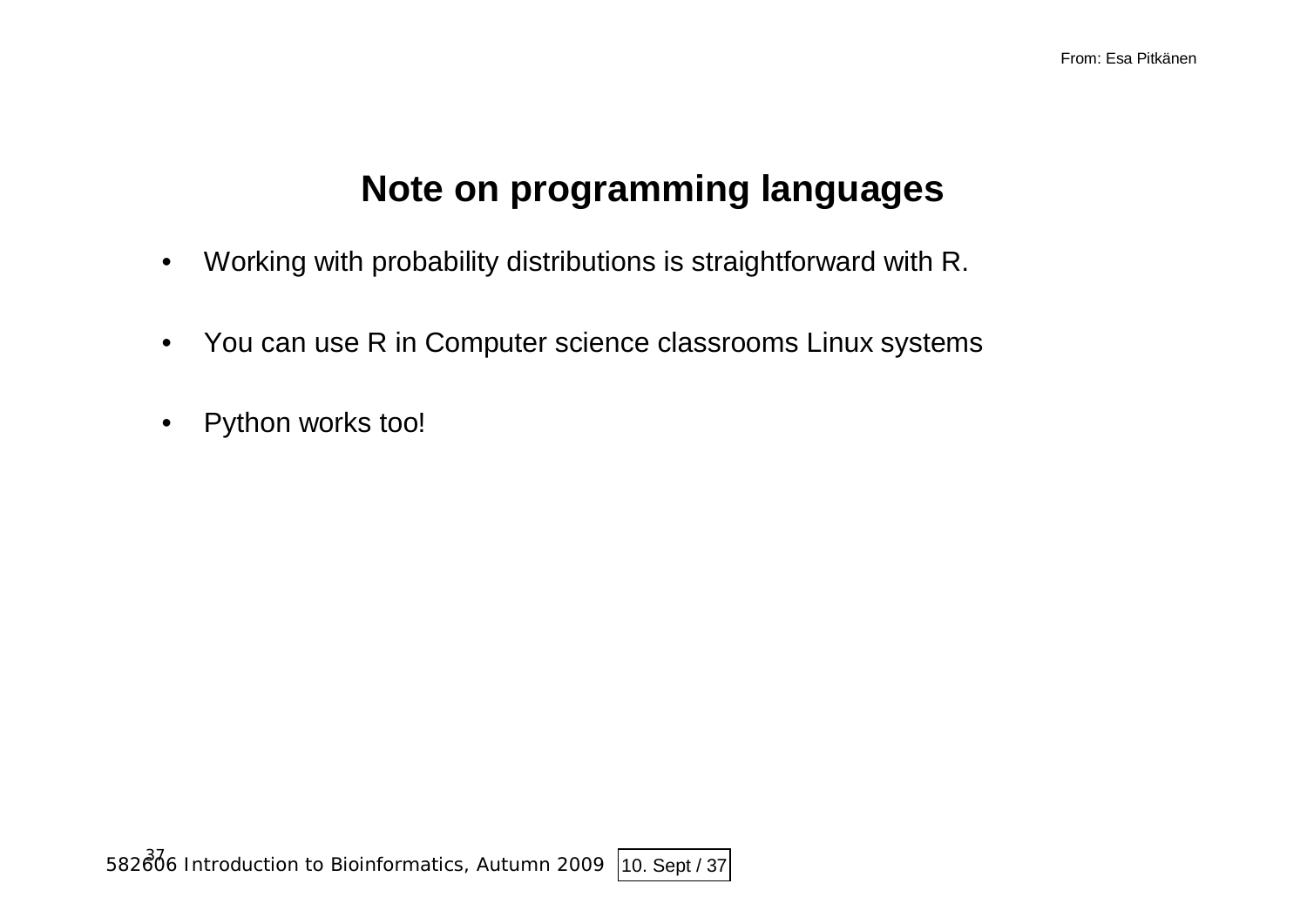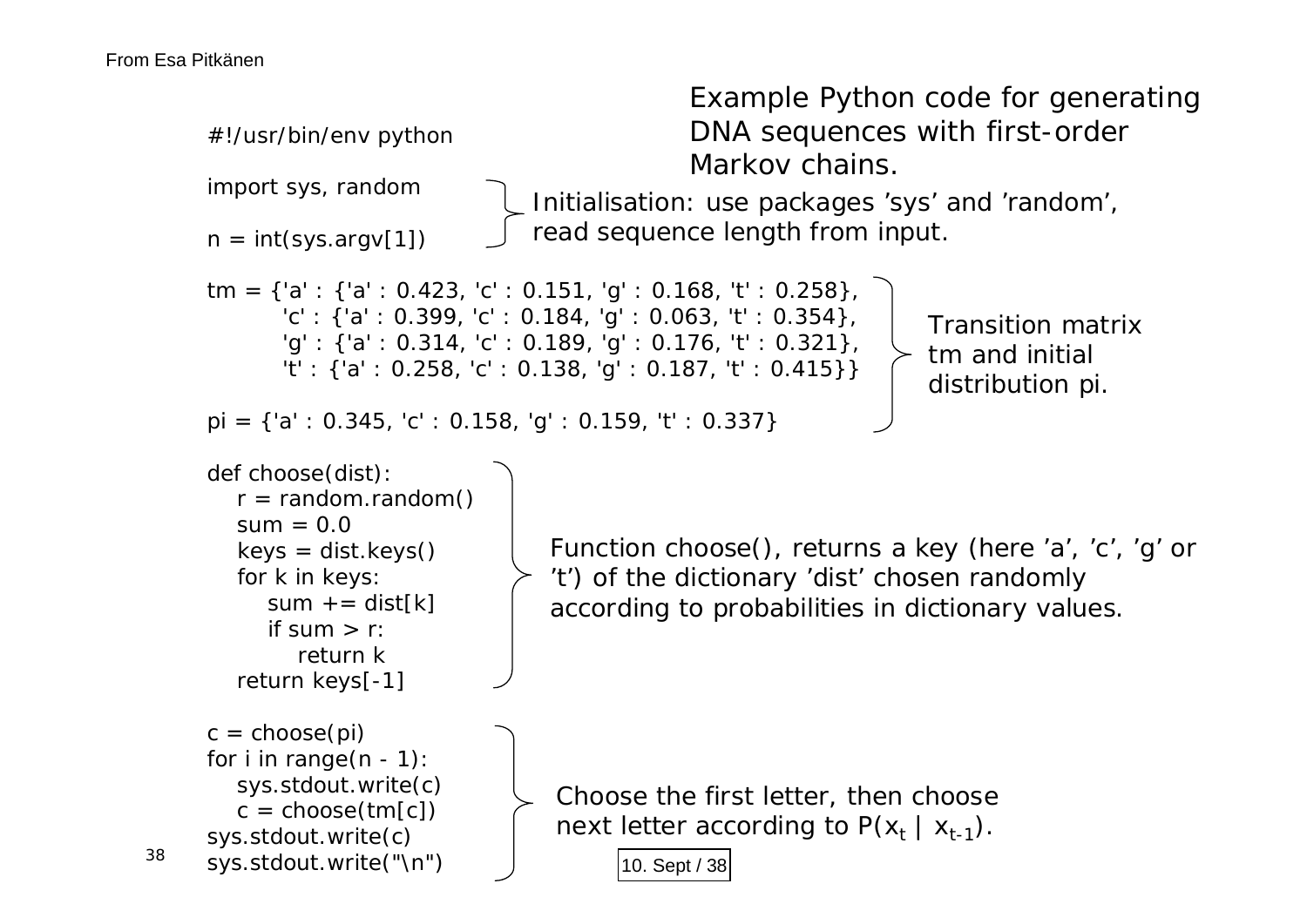# **BASICS ON BIOLOGICAL DATABASES**

- $\blacksquare$  Storage of information
- $\blacksquare$  Sources of data
- Go to: <http://www.ncbi.nlm.nih.gov/>
	- $\blacksquare$  Have a look, what kind of databases
	- $\blacksquare$  Familiarize yourself, at least, with PubMed, visit also OMIM